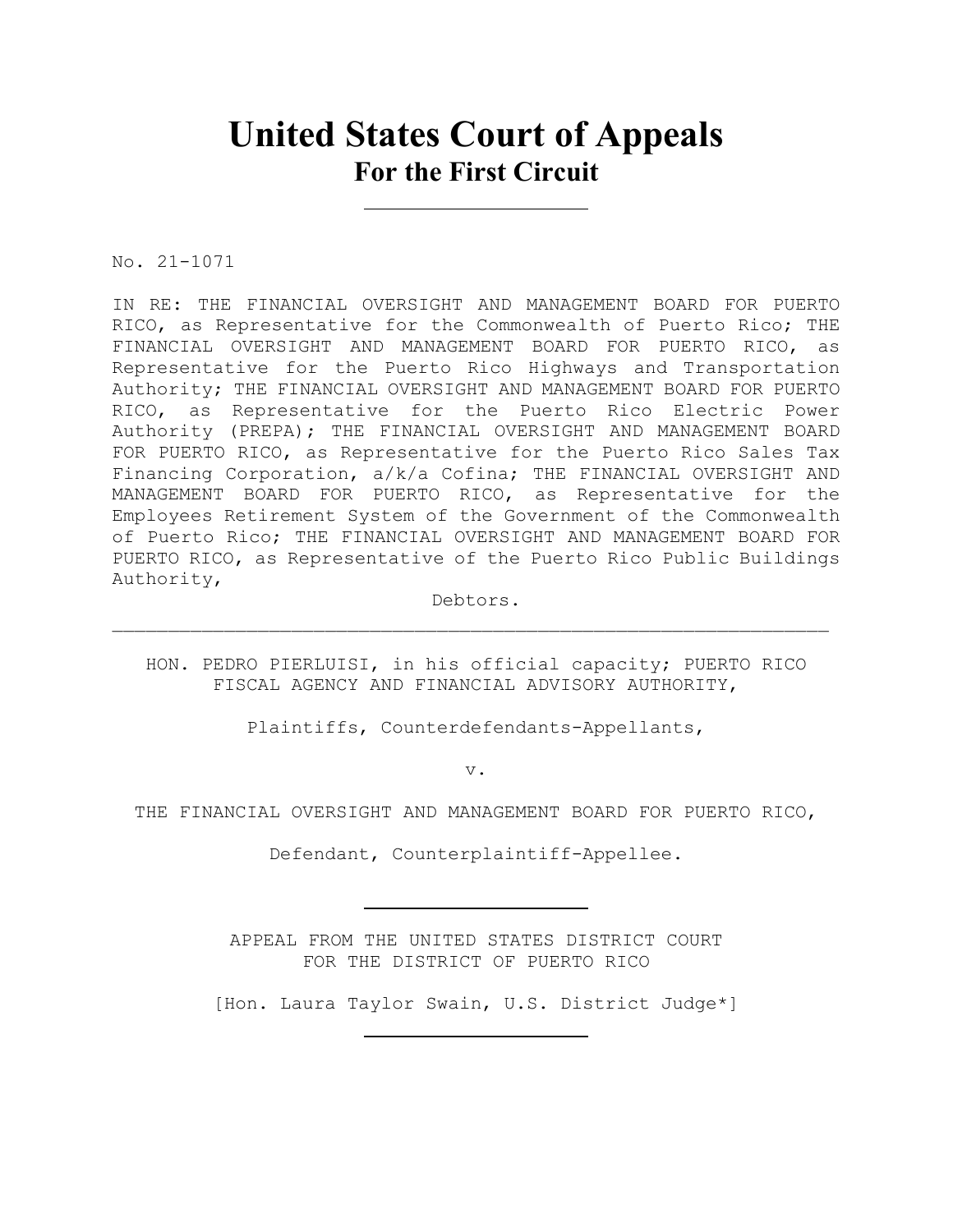### Before

Thompson and Lipez, Circuit Judges, and Torresen,\*\* District Judge.

William J. Sushon, with whom John J. Rapisardi, Peter Friedman, O'Melveny & Myers LLP, Luis C. Marini-Biaggi, Carolina Velaz Rivero, and Marini Pietrantoni Muñiz LLC were on brief, for appellants.

Mark David Harris, with whom Timothy W. Mungovan, John E. Roberts, Guy Brenner, Martin J. Bienenstock, Lucas Kowalczyk, Shiloh A. Rainwater, and Proskauer Rose LLP were on brief, for appellee.

Jorge Martínez-Luciano, with whom Emil Rodríguez-Escudero, and M.L. & R.E. Law Firm were on brief, for the Speaker of the Puerto Rico House of Representatives, the Hon. Rafael Hernández-Montañez, amicus curiae.

June 22, 2022

\* Of the Southern District of New York, sitting by designation.

\*\* Of the District of Maine, sitting by designation.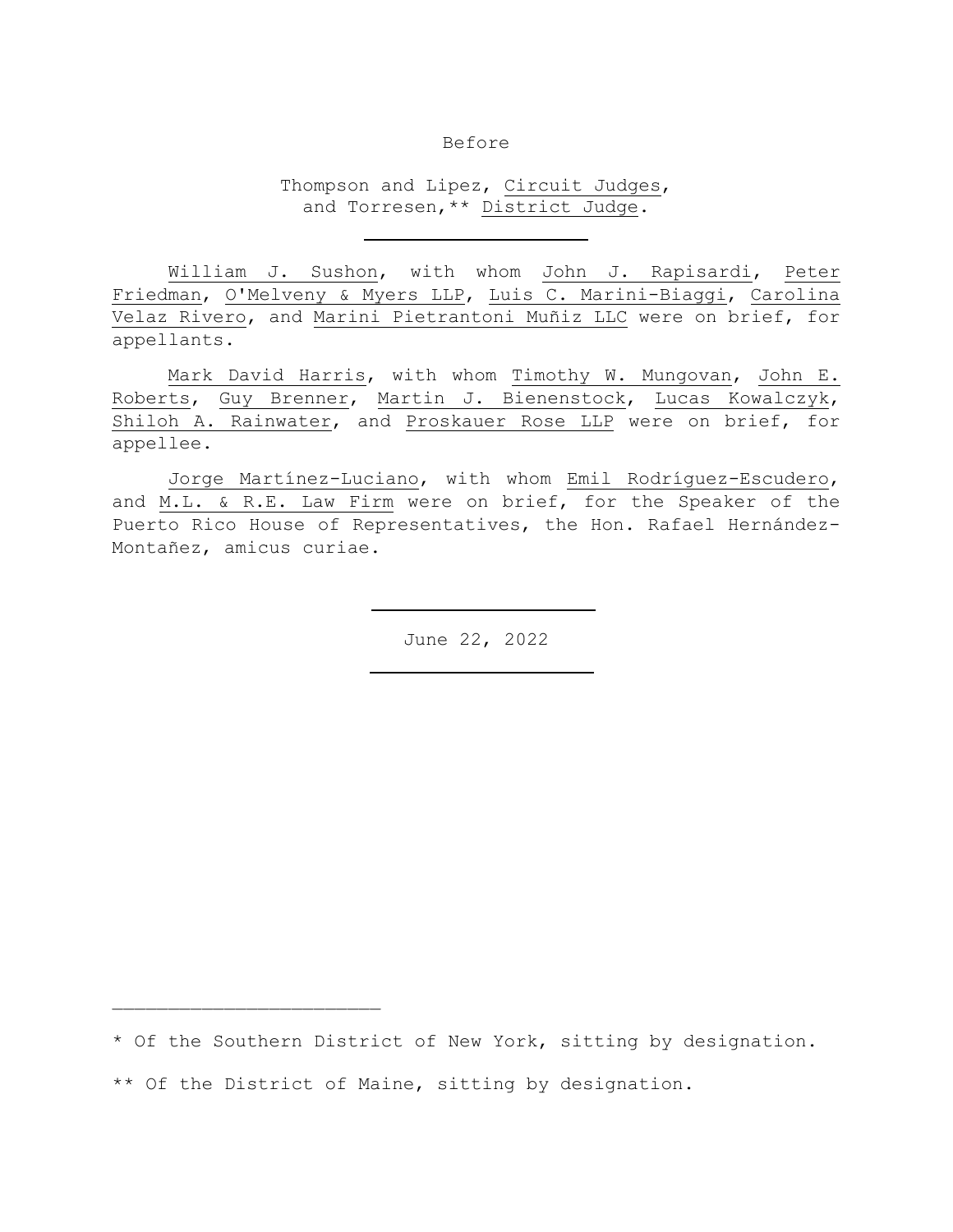**LIPEZ, Circuit Judge**. In the legislation addressing the Commonwealth of Puerto Rico's fiscal crisis, Congress gave the Financial Oversight and Management Board for Puerto Rico ("the Oversight Board" or "the Board") authority to object to, and block the implementation of, local laws that are inconsistent with efforts to return the Commonwealth to fiscal solvency. Appellants, the Governor of Puerto Rico and the Puerto Rico Fiscal Agency and Financial Advisory Authority (known as "AAFAF" based on its Spanish acronym), contend that the district court erred when it rejected their contention that the Oversight Board acted arbitrarily and capriciously in objecting to four laws duly enacted by Puerto Rico's legislature. We disagree and therefore affirm.

#### **I.**

### **A. Legal Background**

In 2016, Congress passed the Puerto Rico Oversight, Management, and Economic Stability Act ("PROMESA") to address the Commonwealth's fiscal crisis, facilitate restructuring of its public debt, ensure its future access to capital markets, and provide for its long-term economic stability.1 See 48 U.S.C.

<sup>&</sup>lt;sup>1</sup> We have elsewhere provided a more comprehensive background on Puerto Rico's fiscal crisis and the enactment of PROMESA, including PROMESA's creation of a process for the Commonwealth to undergo bankruptcy proceedings. See, e.g., Aurelius Inv., LLC v. Puerto Rico, 915 F.3d 838, 843-46 (1st Cir. 2019) (overruled on other grounds by Fin. Oversight & Mgmt. Bd. for P.R. v. Aurelius Inv., LLC (In re Fin. Oversight & Mgmt. Bd. for P.R.), 140 S. Ct.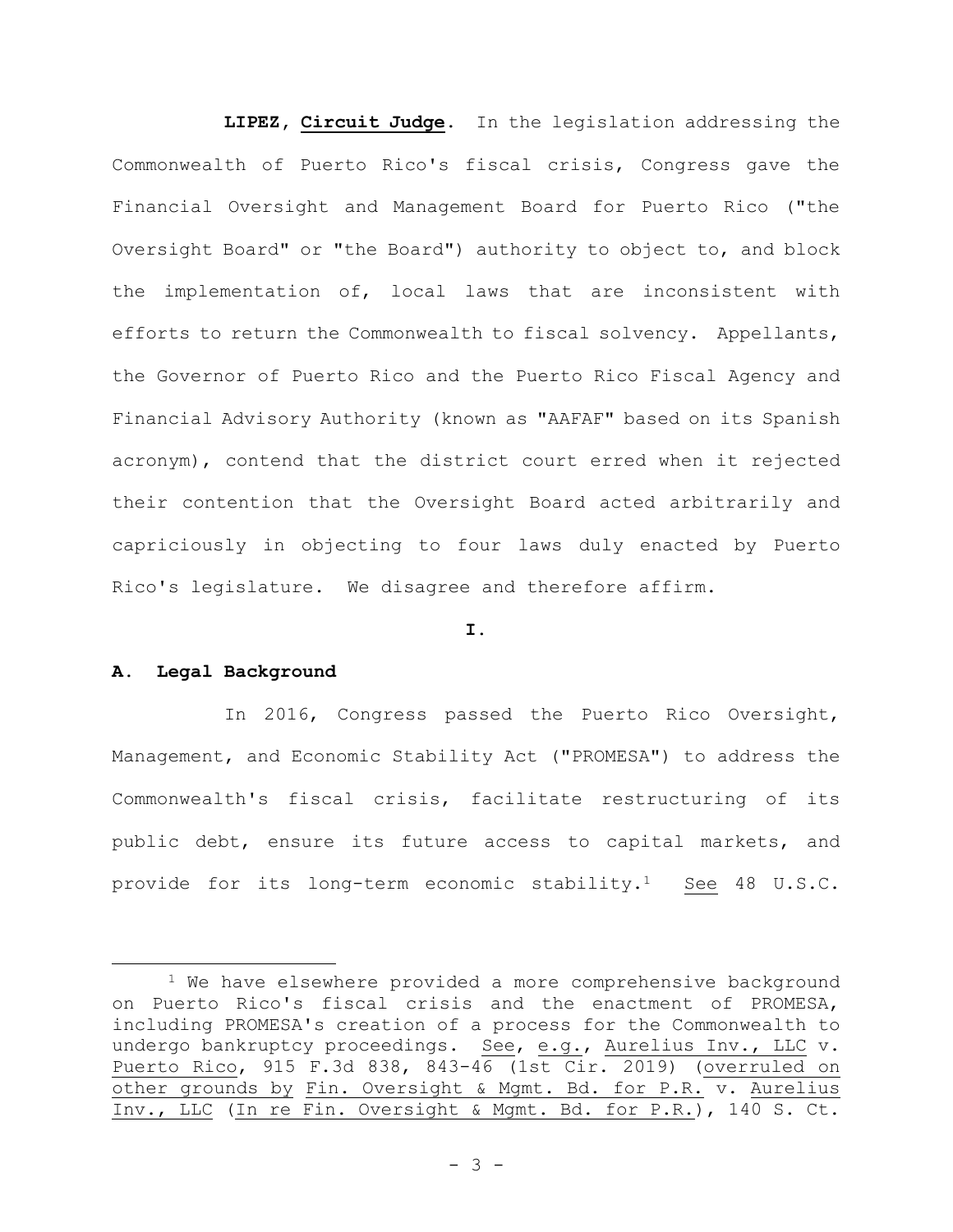§ 2194(m)-(n). PROMESA established the Oversight Board, whose members are appointed by the President, with wide-ranging authority to oversee and direct many aspects of Puerto Rico's financial recovery efforts. See, e.g., id. §§ 2141-2147. Among its responsibilities is the certification of a fiscal plan and annual budget for the Commonwealth. Id. §§ 2141-2142. Of relevance to this appeal, PROMESA also provides the Oversight Board with the authority to review and ask the district court to enjoin the implementation of duly enacted Commonwealth legislation when the Oversight Board determines that the legislation does not comply with the approved fiscal plan or with PROMESA's statutory scheme to return Puerto Rico to fiscal solvency.<sup>2</sup>

Section 108(a)(2) of PROMESA, titled "Autonomy of Oversight Board," provides that "[n]either the Governor nor the Legislature [of the Commonwealth] may . . . enact, implement, or enforce any statute, resolution, policy, or rule that would impair or defeat the purposes [of PROMESA], as determined by the Oversight Board." 48 U.S.C. § 2128(a). To that end, PROMESA outlines a multi-step, back-and-forth process by which the Oversight Board

1649 (2020)); Union De Trabajadores De La Industria Eléctrica Y Riego v. FOMB (In re FOMB), 7 F.4th 31, 35 (1st Cir. 2021).

<sup>2</sup> During the period relevant to this appeal, Puerto Rico was operating under an approved "2019 Fiscal Plan" covering a fiveyear period. The 2019 plan was subsequently replaced by a 2020 Fiscal Plan, covering the period through Fiscal Year 2025, which was certified by the Oversight Board in May 2020.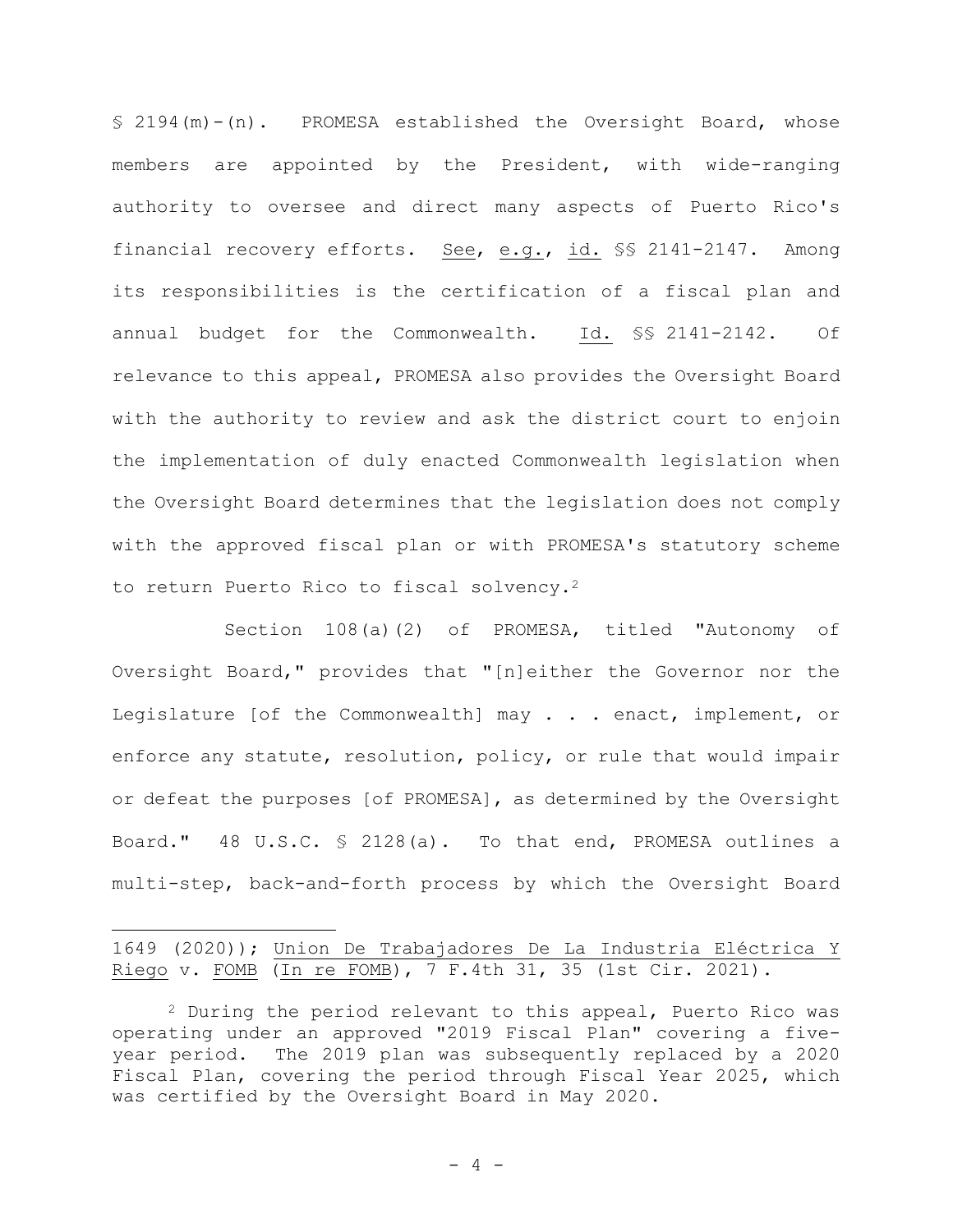reviews Commonwealth legislation for consistency with the statute's goals.

Section 204(a) provides that "not later than 7 business days after [the Commonwealth] duly enacts any law during any fiscal year in which the Oversight Board is in operation, the Governor shall submit the law to the Oversight Board" along with (1) "[a] formal estimate prepared by an appropriate entity of the territorial government with expertise in budgets and financial management of the impact, if any, that the law will have on expenditures and revenues"; and (2) a "certification of compliance or noncompliance" by that entity stating whether the law is "significantly inconsistent with the Fiscal Plan for the fiscal year". Id.  $\frac{1}{2}$  2144(a)(1)-(2). The Oversight Board then notifies the Governor and the Legislature if a submission is problematic, either because it lacks a formal estimate or certification, or because the certification states that the law is significantly inconsistent with the fiscal plan. Id. § 2144(a)(3). The Oversight Board may direct the Commonwealth to provide the missing estimate or certification, or, if the Commonwealth has certified that the law is inconsistent with the fiscal plan, may direct the Commonwealth to "correct the law to eliminate the inconsistency" or "provide an explanation for the inconsistency that the Oversight Board finds reasonable and appropriate." Id. § 2144(a)(4)(B). If the Commonwealth "fails to comply with a direction given by the

- 5 -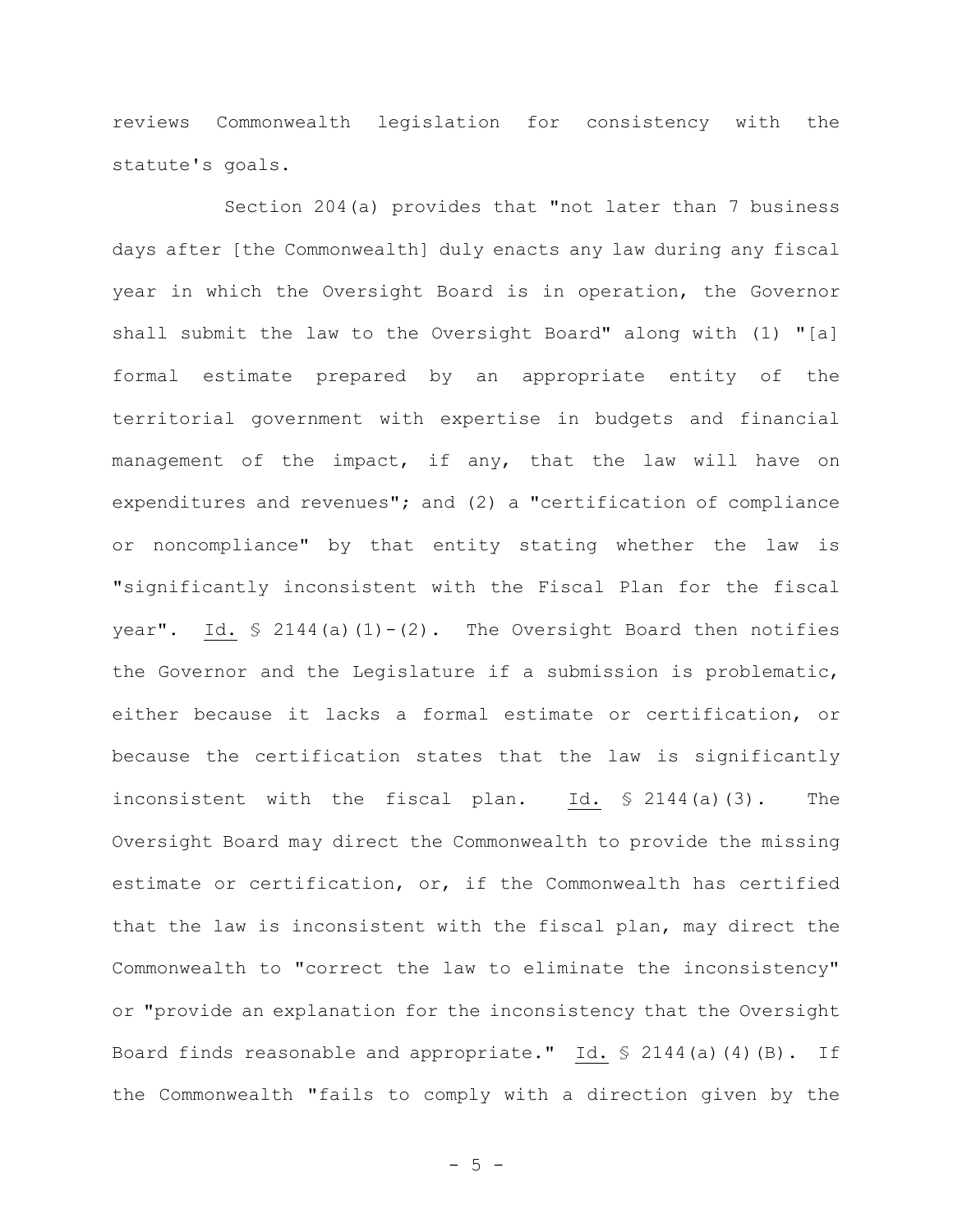Oversight Board," the Board "may take such actions as it considers necessary, consistent with [PROMESA], to ensure that the enactment or enforcement of the law will not adversely affect the territorial government's compliance with the Fiscal Plan, including preventing the enforcement or application of the law." Id.  $\frac{1}{5}$  2144(a)(5).<sup>3</sup>

In addition to this general review process for duly enacted legislation, PROMESA also gives the Oversight Board the authority to review any request by the Governor to the Legislature "for the reprogramming of any amounts provided in a certified Budget." Id.  $\frac{1}{2}$  2144(c)(1). The Governor must submit any such request to reallocate budgeted funds to the Oversight Board. Id. The Board then reviews whether such request "is significantly inconsistent with the Budget." Id. The reprogramming cannot be adopted "until the Oversight Board has provided the Legislature with an analysis that certifies such reprogramming will not be inconsistent with the Fiscal Plan and Budget." Id. § 2144(c)(2).

Last, but certainly not least, PROMESA authorizes the Board to "seek judicial enforcement of its authority to carry out its responsibilities." Id. § 2124(k).

<sup>&</sup>lt;sup>3</sup> The Legislature may request that the Oversight Board "conduct a preliminary review of proposed legislation" before enactment, but "any such preliminary review shall not be binding on the Oversight Board in reviewing any law subsequently submitted." 48 U.S.C. § 2144(a)(6).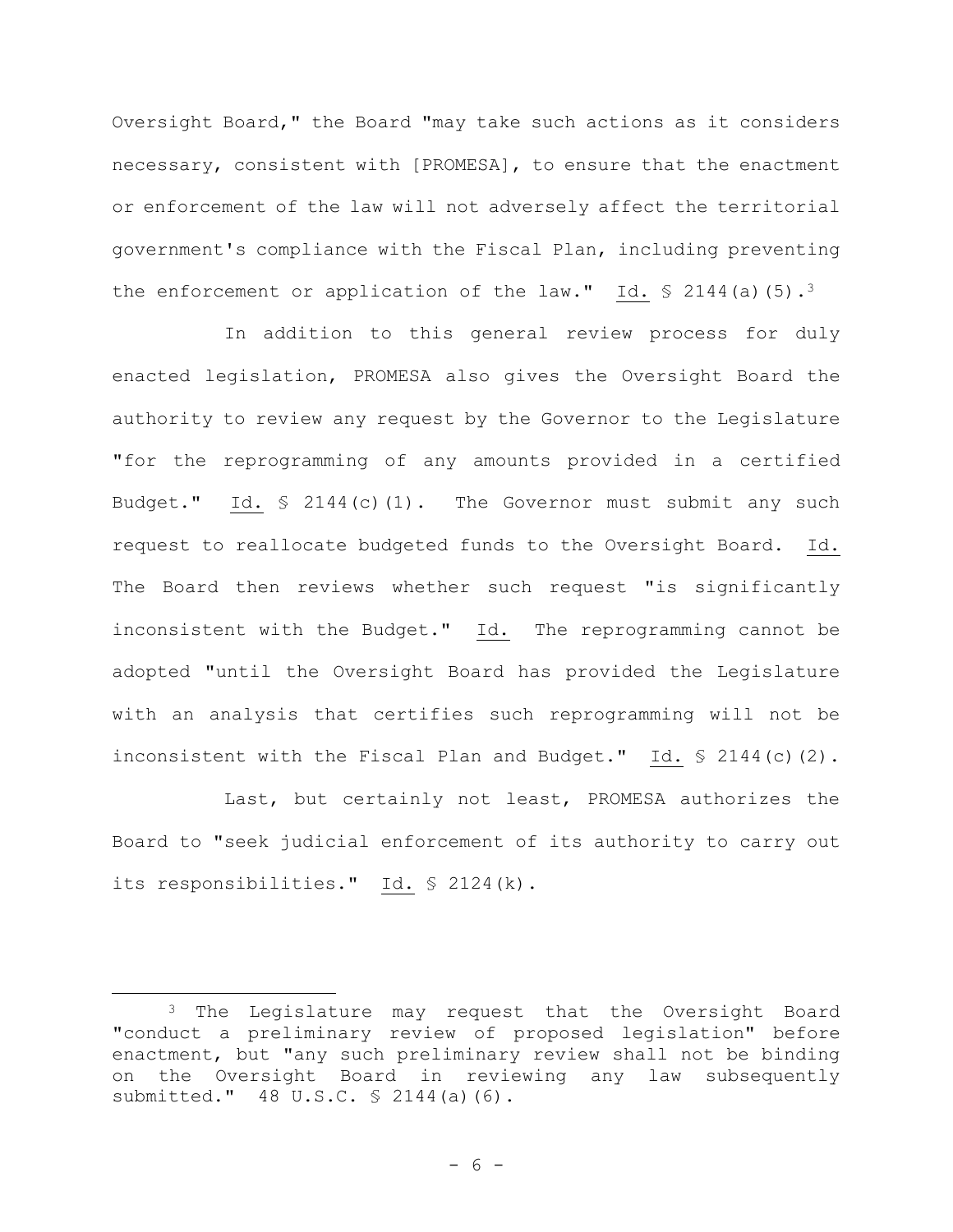Although several of the provisions governing the Board's ability to review Commonwealth laws have not previously come before this court, the district court has authored several decisions that lay the groundwork for this appeal.<sup>4</sup> In its Law 29 I decision, the court rejected the Commonwealth's argument that its "certification of lack of inconsistency [between a law and the fiscal plan] insulates a newly enacted law from scrutiny or challenge by the Oversight Board." In re Fin. Oversight Mgmt. Bd. for P.R., 403 F. Supp. 3d 1, 12 (D.P.R. 2019) ("Law 29 I"). To the contrary, the court concluded, a certification by the Commonwealth is not "preclusive of inquiries [by the Board] as to its sufficiency or accuracy," and PROMESA "demands recognition of the Oversight Board's ability to question and, if necessary, bring before the [c]ourt challenges to the sufficiency and accuracy of documents as important as revenue estimates and certifications regarding significant inconsistencies with fiscal plans." Id. at 13-14. The court further explained that a "formal estimate" under section 204(a) means a complete and accurate estimate "covering revenue and expenditure effects of new legislation" over the entire period of the fiscal plan. Id. at 13. Simply submitting a dollar

<sup>4</sup> Pursuant to 48 U.S.C. § 2168, the Chief Justice of the United States has designated Judge Swain to preside over certain cases involving PROMESA's implementation, and the relevant district court decisions were authored by Judge Swain.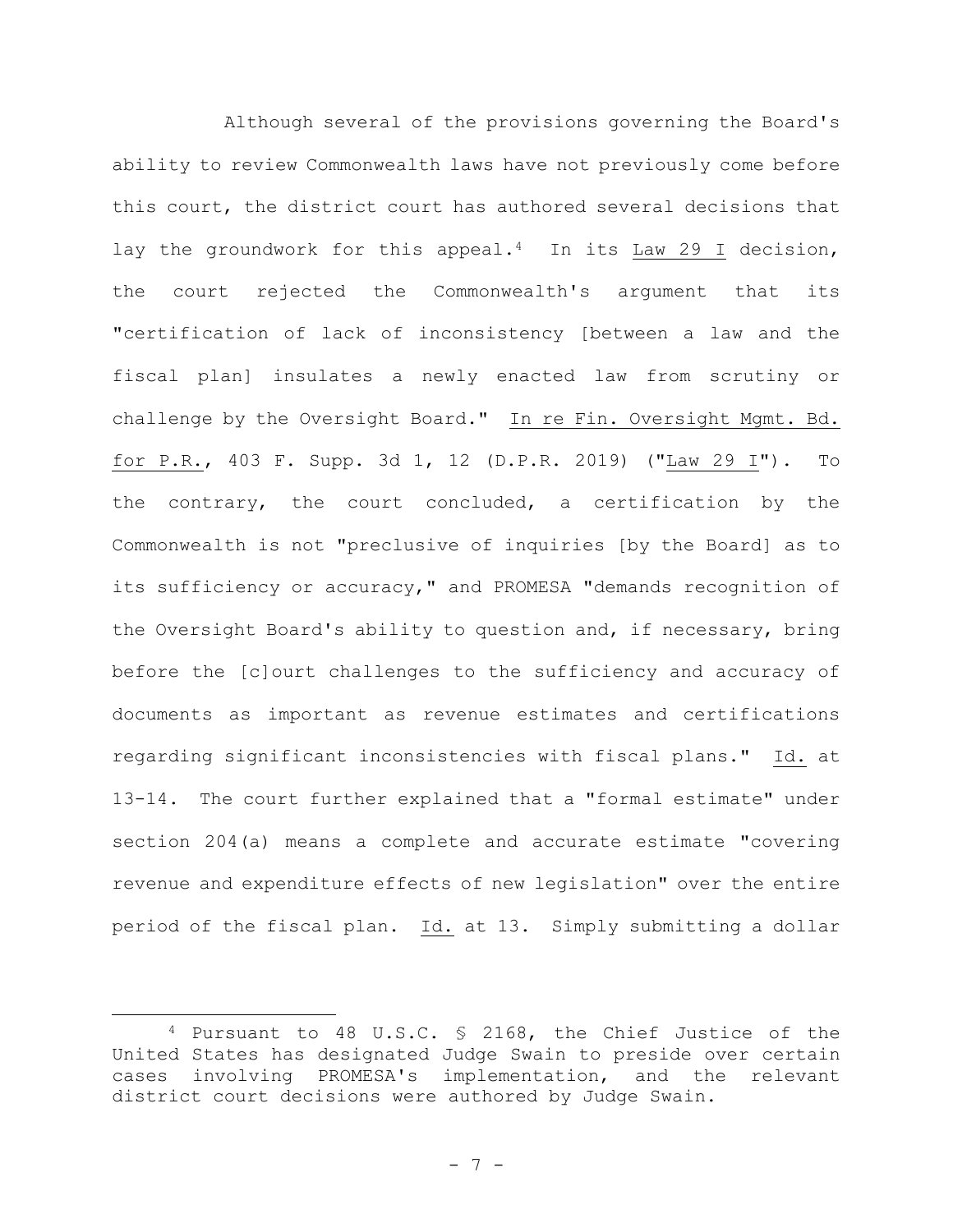estimate "on official agency letterhead, no matter how conclusory or incomplete," does not suffice. Id. at 12.

In its subsequent Law 29 II decision, the court held that Board determinations that Commonwealth laws impair or defeat the purposes of PROMESA are reviewed under the "arbitrary and capricious" standard typically used to review federal agency decisions. In re Fin. Oversight & Mgmt. Bd. for P.R., 616 B.R. 238, 252-53 (D.P.R. 2020) ("Law 29 II"). While acknowledging that PROMESA specifically provides that the Oversight Board "shall not be considered to be . . . [an] agency . . . of the Federal Government," 48 U.S.C.  $\frac{1}{2}$  2121(c)(2), the court noted that the Board's "powers and functions are similar to those of agencies charged by Congress with carrying out the provisions of statutes," Law 29 II, 616 B.R. at 252. Under the "arbitrary and capricious" standard of review, the court "must decide whether the Oversight Board's determinations were supported by a rational basis and must affirm [its] decisions if they are 'reasoned[] and supported by substantial evidence in the record.'" Law 29 II, 616 B.R. at 253 (quoting Trafalgar Cap. Assocs., Inc. v. Cuomo, 159 F.3d 21, 26 (1st Cir. 1998)). Thus, the court held that the Oversight Board's determinations will only be set aside if they are "arbitrary, capricious, or manifestly contrary to the statute." Id. at 254 (quoting Chevron, U.S.A., Inc. v. Nat. Res. Def. Council, Inc., 467 U.S. 837, 844 (1984)).

- 8 -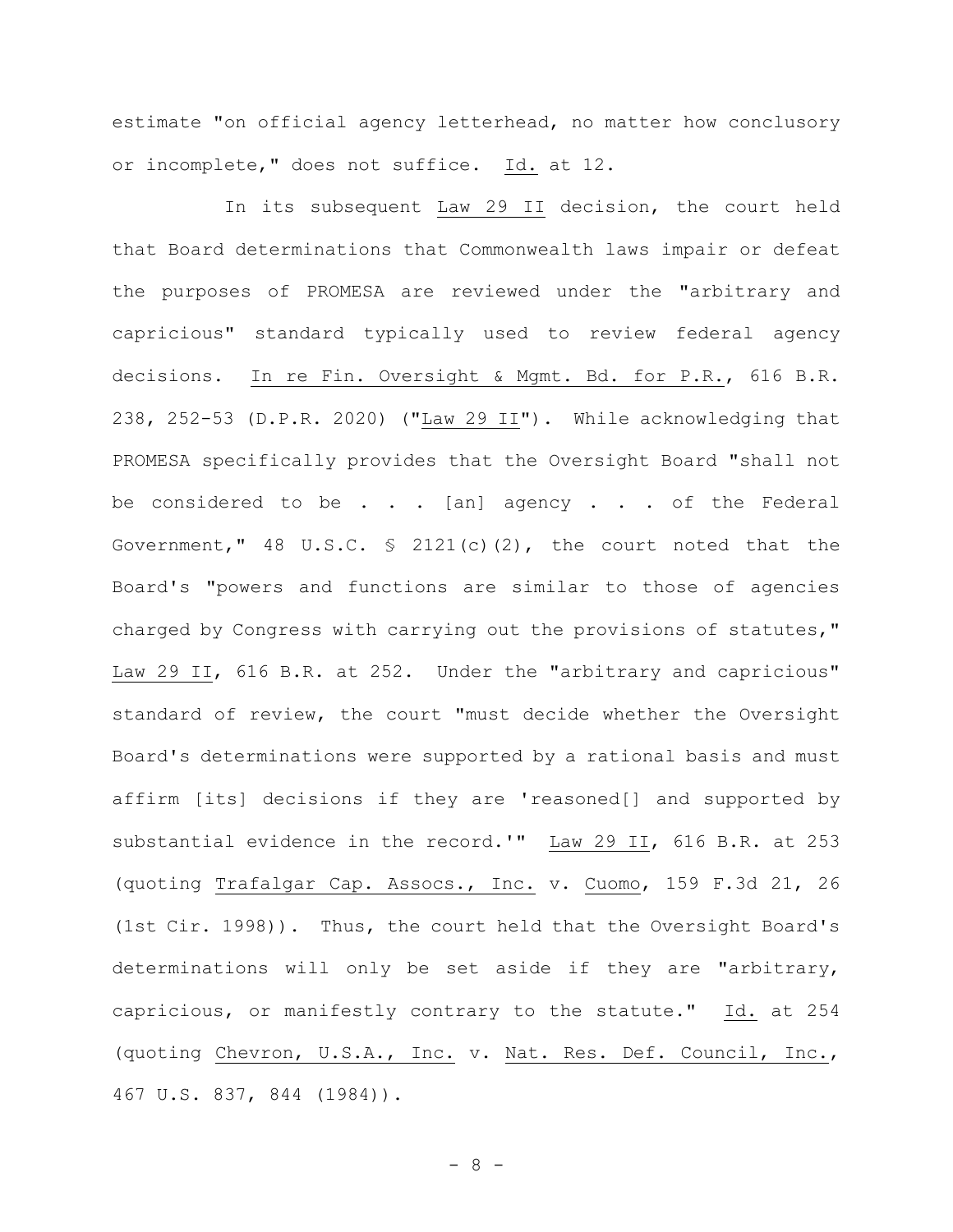In Law 29 II, the district court also noted that PROMESA "allows the Oversight Board to prevent the application or enforcement of a law when the Commonwealth government fails to comply with a direction given by the Oversight Board pursuant to section 204(a) []." Id. at 248. And the Board "is not required to prove to the [c]ourt that [a law] is significantly inconsistent with the fiscal plan" to demonstrate the Commonwealth's failure to comply with its obligations under section 204. Id.

The Commonwealth did not appeal either of the Law 29 decisions.

## **B. Factual Background**

This appeal involves four Commonwealth laws that were passed by the Legislature and challenged by the Board.<sup>5</sup> Below, we describe these laws and the communications between the Commonwealth and the Board, pursuant to section 204(a), following their enactment.<sup>6</sup>

<sup>5</sup> A fifth law was before the district court but is not part of the present appeal.

<sup>6</sup> Pursuant to Executive Order 2019-057, the Puerto Rico Department of Treasury ("Treasury"), AAFAF, and the Puerto Rico Office of Management and Budget ("OMB") work together to prepare fiscal impact estimates and certifications for any enacted laws. For simplicity, we refer to the Governor, AAFAF, OMB, and Treasury collectively as "the Commonwealth."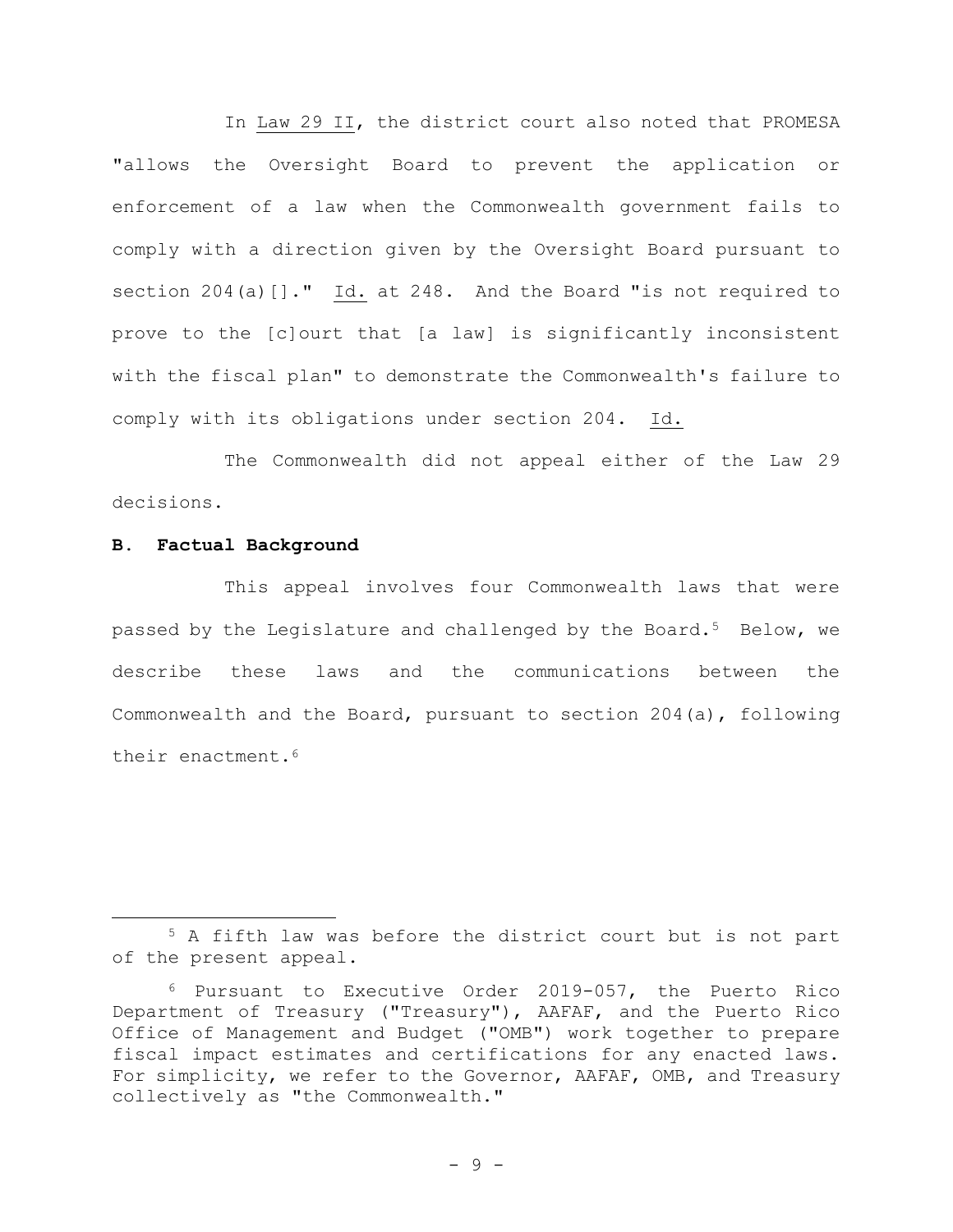### **1. Act 82 and Act 138**

Because the communications regarding these two healthcare-related laws were intertwined, we discuss them together. Act 82, signed into law on July 30, 2019, creates a new regulatory scheme and establishes an "Office of the Regulatory Commissioner of Pharmacy Services and Benefit Managers" within the Puerto Rico Department of Health to regulate Pharmacy Benefit Managers ("PBMs") and Pharmacy Benefit Administrators ("PBAs"), entities that negotiate medication costs between pharmaceutical companies and third-party payers, including the Commonwealth. As the district court explained, "Act 82 changes the arrangements between [these entities] and pharmacies to require that pharmacies be reimbursed for at least their cost of acquisition of medications."The Commonwealth asserts that this change is necessary to allow pharmacies to recover their actual drug acquisition costs, ensuring that they continue to acquire necessary medications for the people of Puerto Rico.

Act 138, signed into law on August 1, 2019, amends the Insurance Code of Puerto Rico to (1) prohibit health care insurers from denying provider enrollment applications submitted by qualified health care professionals in Puerto Rico, and (2) prohibit Managed Care Organizations from unilaterally terminating or rescinding contracts with health care providers. The Commonwealth asserts that the law was enacted "to discourage the

 $- 10 -$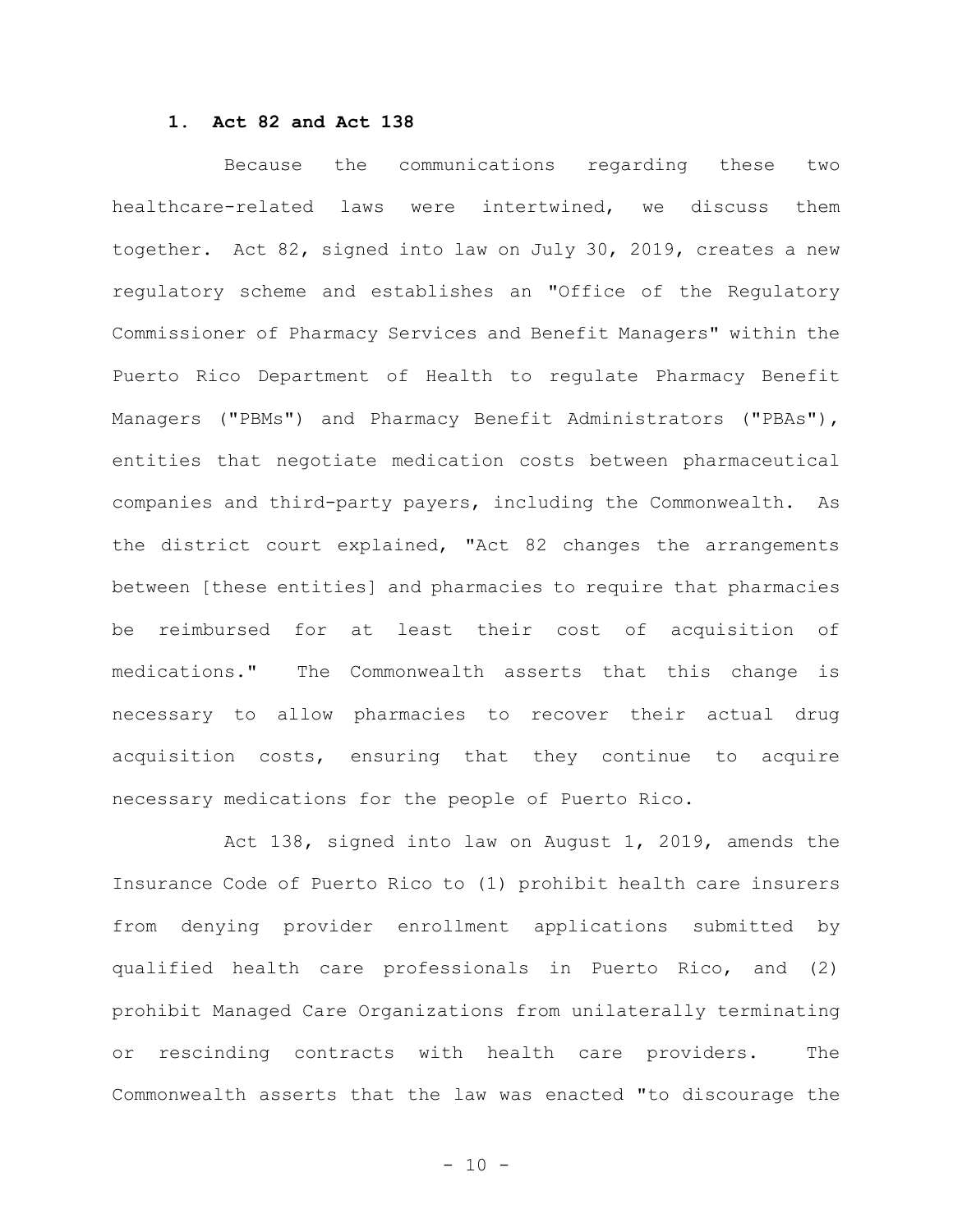mass exodus of health professionals [from Puerto Rico] and increase the availability of health care services throughout the Island."

The Commonwealth did not submit any section 204(a) required materials on Act 82 within the statutory seven-day period. On September 12, 2019, more than a month after Act 138 was signed into law, the Commonwealth submitted to the Board a copy of the Act with a certificate reading as follows:

#### **Legislative Measure Number:**

• Act No. 138-2019 ("Act 138"), herein attached.

# **Estimate of Impact of the Legislative Measure on Expenditures and Revenues:**

• Act 138 has no impact on expenditures or revenues.

# **Determination of the Legislative Measure's Compliance with the Fiscal Plan:**

• Act 138 is not significantly inconsistent with the New Fiscal Plan for Puerto Rico.

On November 15, 2019, the Board notified the Commonwealth by letter of several concerns it had regarding both Act 82 and Act 138: (1) it still had not received any materials regarding Act 82; (2) the copy of Act 138 and certificate had been submitted after the seven-business-day period mandated by statute; (3) the Commonwealth had failed to provide the required formal estimate for Act 138; and (4) both Acts may be preempted by federal law. The Board requested that the Commonwealth submit the missing materials, including, specifically, "a formal estimate of the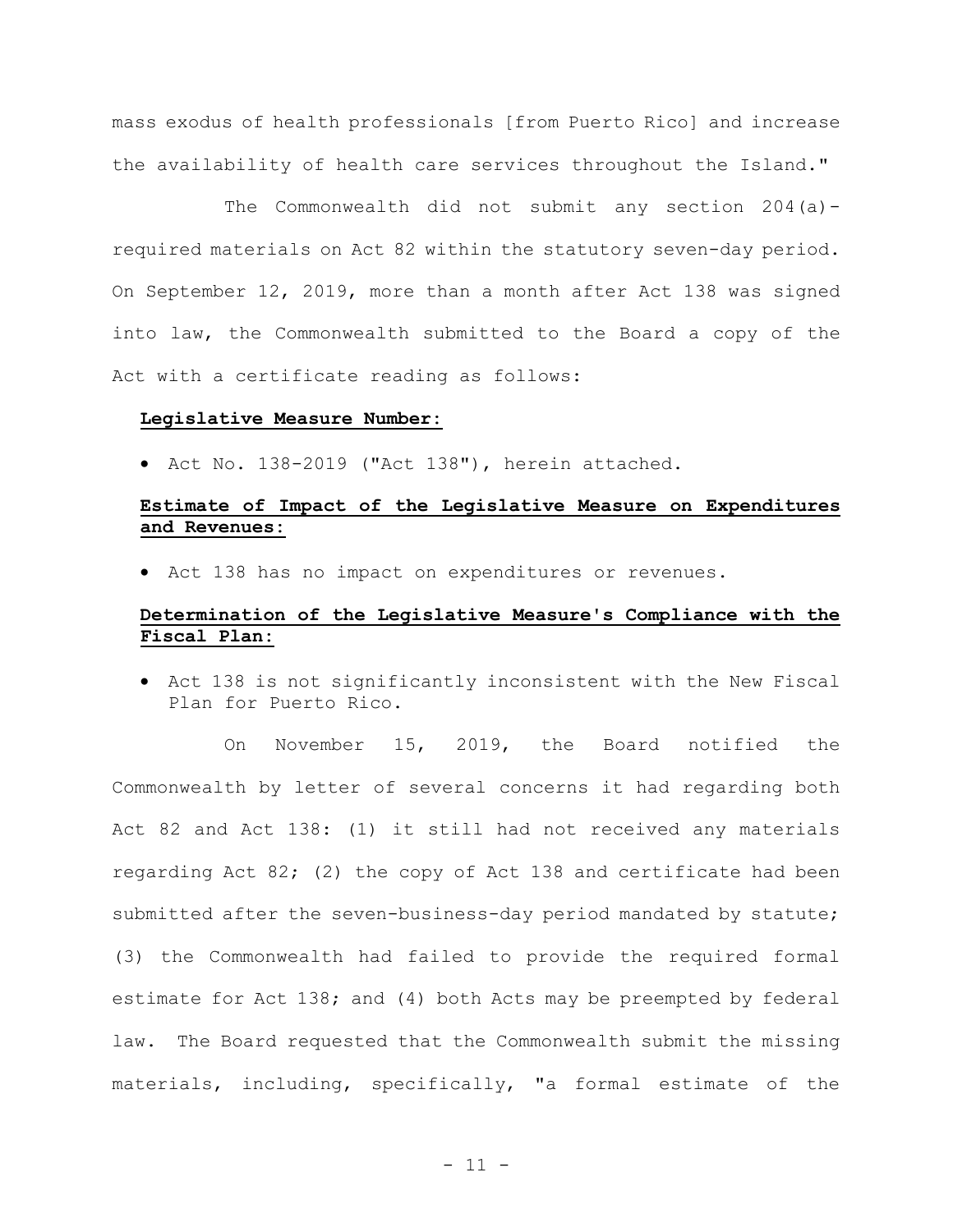impact each Act will have on expenditures and revenues, including the impact on the government's medical insurance plan ('Vital')" and "an analysis of [the Acts] in relation to the corresponding federal statutes to ascertain there are no conflicting provisions that may jeopardize the grant of federal funds to the [Department of Health]." The Board noted that it "reserve[s] the right to take such actions as we consider necessary . . . including preventing the enforcement or application of" the Acts if it ultimately determines the Commonwealth has "failed to comply with our directive . . . or that [the] law[s] impair[] or defeat[] the purposes of PROMESA."

On November 18, 2019, more than three months after it was due, the Commonwealth submitted the following certification for Act 82:

#### **Legislative Measure Number:**

• Act No. 82-2019 ("Act 82"), herein attached.

# **Estimate of Impact of the Legislative Measure on Expenditures and Revenues:**

- Act 82 has an approximate impact of \$475,131.47 in the Department of Health's budget. However, Act 82 will be implemented using budgeted resources. If reprogramming of budgeted resources is needed, the appropriate agency will submit to the [Board] a formal request.
- Act 82 has no impact on revenues.

# **Determination of the Legislative Measure's Compliance with the Fiscal Plan:**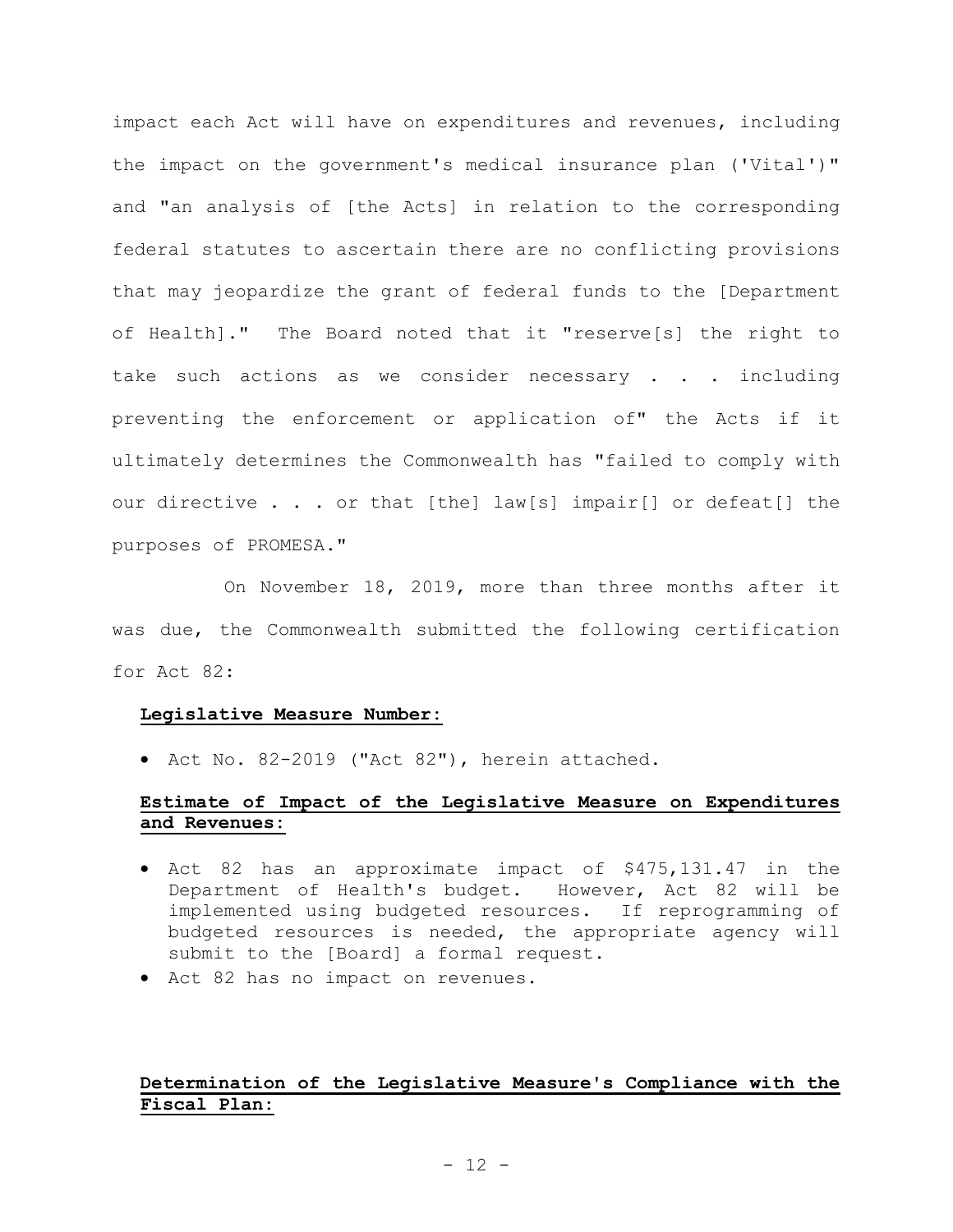• Act 82 is not significantly inconsistent with the 2019 Fiscal Plan for Puerto Rico.

A few days later, the Commonwealth responded to the Board's November 15 letter. The Commonwealth began by emphasizing its commitment to complying with section 204(a) of PROMESA, noting the then-Governor's recent Executive Order mandating compliance with that provision. However, the Commonwealth did not address the substance of the Board's concerns in its November 15 letter other than to vigorously contest the Board's ability to press the Commonwealth as to whether Acts 82 and 138 are preempted by federal law. In making its point that the consideration of possible federal preemption was outside the scope of the certification process, the Commonwealth insisted that

> Section 204(a)(3) only allows the Board to send notifications to the elected government under limited circumstances, specifically, if no certifications are sent or, if the Board understands an enacted law is significantly inconsistent with the certified fiscal plan.

In a December 18 response letter, the Board reiterated its concern that the Commonwealth was not complying with the section 204(a) requirements by failing to submit all required materials and submitting some materials after the seven-businessday deadline. The Board further asserted that the impact estimate for Act 82 was not sufficiently "formal" and was "not accurate" because "it provide[d] only an 'approximate impact' of the law on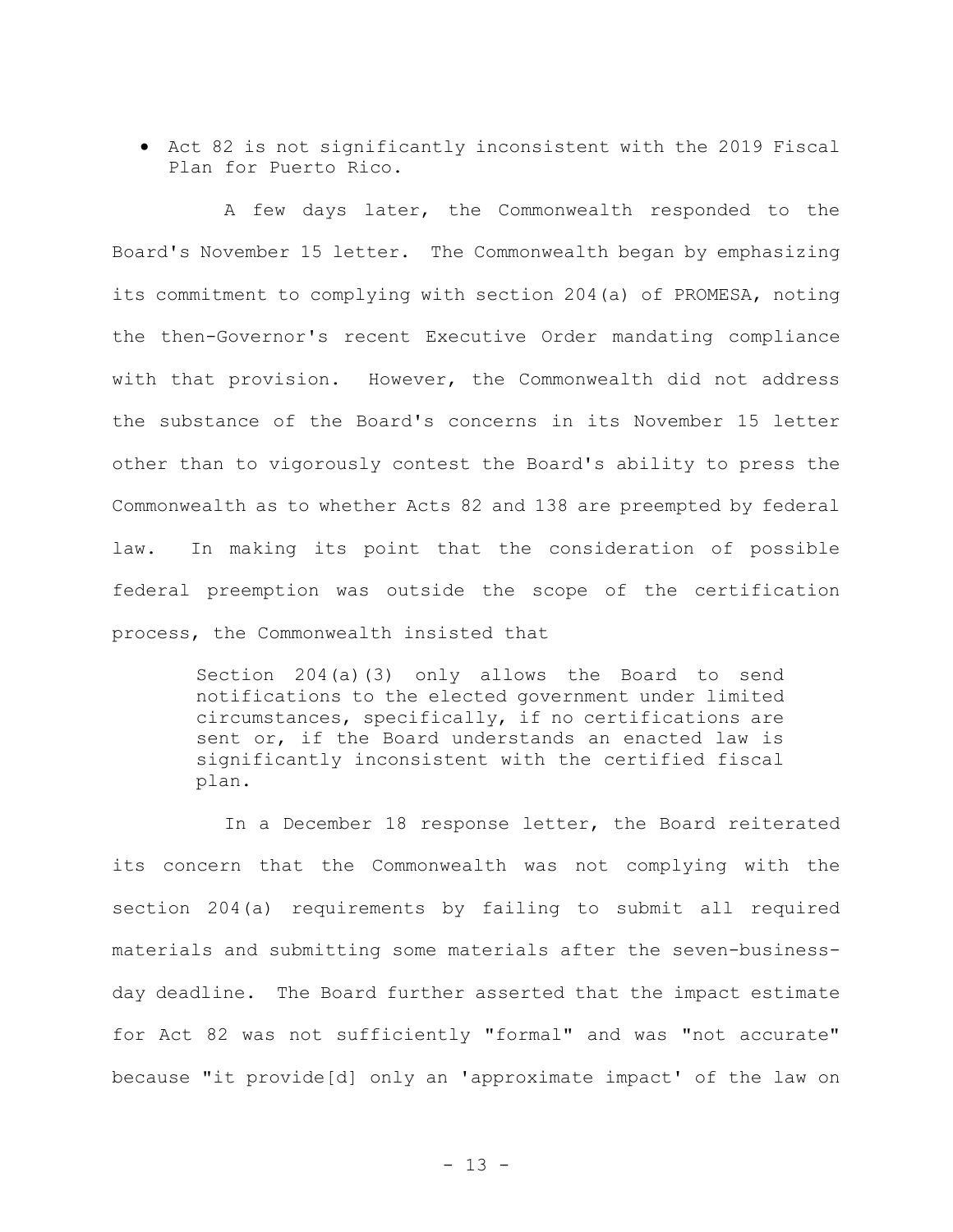the Department of Health's budget" and was "dramatically at odds with other authority on the subject; specifically, the Health Insurance Administration's recent testimony at [a] public hearing that [Act 82] would increase the Government's health plan budget by \$27 million." Regarding the preemption issue, the Board insisted that requiring a preemption analysis was consistent with section 204(a) because "if an enacted law negatively impacts the Commonwealth's budget because of conflicts with federal statutes, the law would not be consistent with the certified Fiscal Plan."

In a subsequent letter, the Commonwealth continued to assert that it had complied with its obligations under section 204(a) because it had "not received any notification [from the Board] that [the Acts] are significantly inconsistent with the Fiscal Plan." The Commonwealth also maintained that the Board had no authority to either determine that the Acts are preempted by federal law or require the Commonwealth to consider whether they are so preempted. Finally, the Commonwealth rejected the suggestion that Act 82's estimate was "not accurate" because it was "dramatically at odds" with the Health Insurance Administration's testimony at the public hearing. Rather, it asserted, "any statement by an agency during the legislative process is subordinate to the determination of the appropriate government entities" -- AAFAF, OMB, and Treasury -- "in charge of issuing the [section 204(a)] certifications."

 $- 14 -$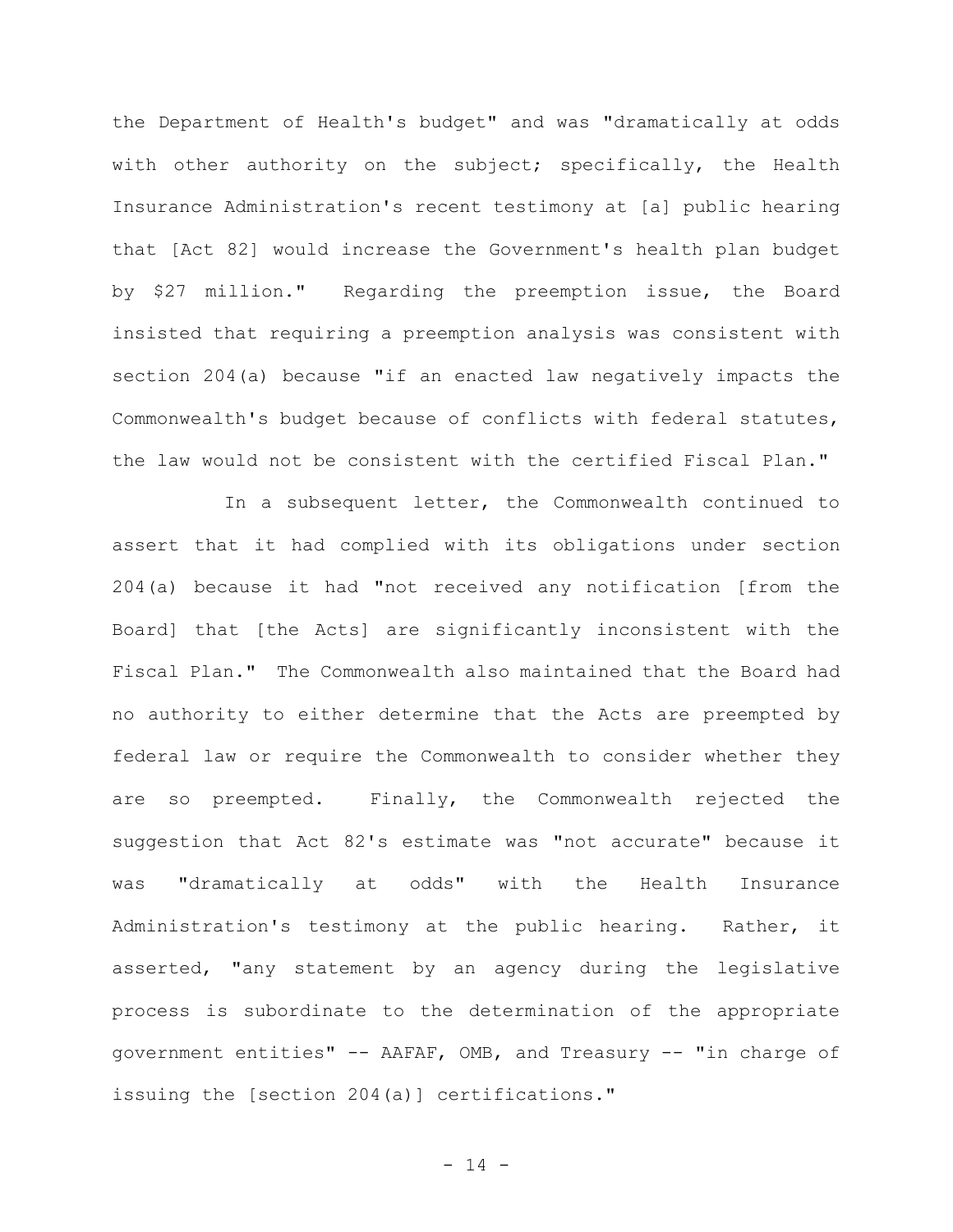In a letter dated April 27, 2020, the Board stated that it had conducted its own analysis of the Acts because the Commonwealth had "so far failed to confirm that its analysis took into account germane factors pertaining to [the Acts] and their impact on federal funding." Based on its own analysis, the Board posed a series of detailed questions "regarding the financial assumptions on which the laws appear to be based." For example, for both Acts, the Board asked, "How will the potential impact from increases in PMPM [Per Member Per Month] rates be mitigated to maintain compliance with the Certified Commonwealth Fiscal Plan?"7 The Board requested that the Commonwealth address its specific questions as part of formal estimates to be submitted no later than May 8, 2020. The Board further noted that "implementation of [the Acts] prior to satisfaction of the requirements of Section 204 would impair and defeat the purposes of PROMESA" and warned that it could take further action, including "seeking remedies for preventing" the Acts from being implemented.

The Commonwealth again responded that "no revised certifications are necessary" because, among other contentions,

<sup>7</sup> Generally, the PMPM rate is the "predetermined amount" that managed healthcare "plans are paid . . . per member per month [to] manage and pay for all services included in the benefit package." Bellin v. Zucker, 6 F.4th 463, 468 n.2 (2d Cir. 2021)(quoting Antonia C. Novello, N.Y. State Dep't of Health, New York State Management Long-Term Care, Interim Report to the Governor and Legislature at 20 (May 2003)).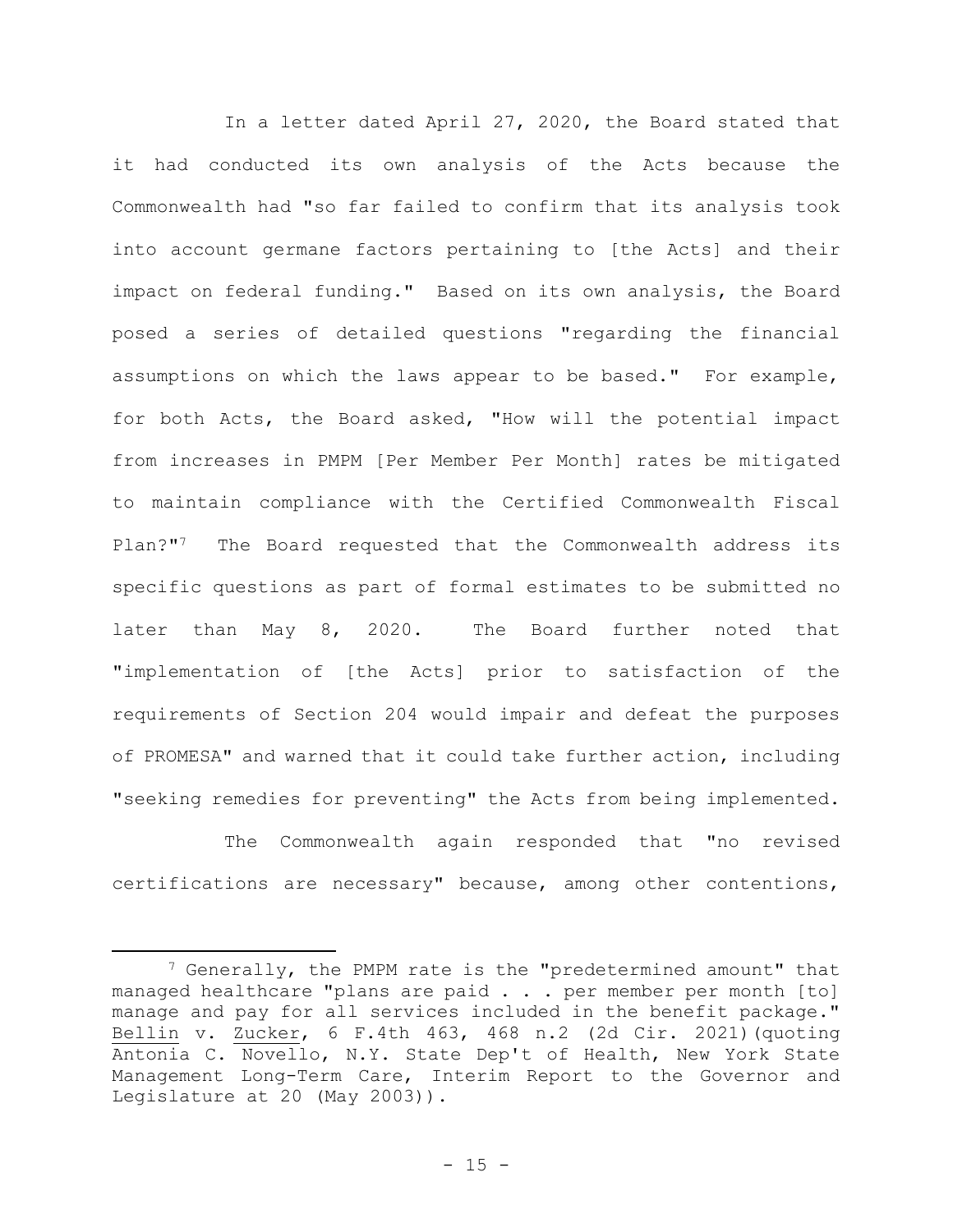section 204(a) requires only a "'good faith' effort to determine the financial effects of a new law" and the certifications "include[d] all of the required elements under section  $204(a)(2)$ and were provided in good faith." The Commonwealth also asserted, despite its mention in the certification of possible reprogramming, that because Act 82 would be "implemented using budgeted resources," a formal request for reprogramming would not be required.

# **2. Act 176**

Act 176, signed into law on December 16, 2019, amends the "Government of Puerto Rico Human Resources Administration and Transformation Act" and the "Fiscal Plan Compliance Act" to undo reductions in the accrual rates of vacation and sick days for public employees.<sup>8</sup> The Commonwealth asserts that the reductions in leave had "negatively affected the public employees who are entering the workforce because they have no time to spend with their loved ones which, in turn, affects their family life."

On December 26, 2019, the Commonwealth submitted to the Board a copy of Act 176 and the following certification:

## **Legislative Measure Number:**

• Act No. 176-2019 ("Act 176"), herein attached.

<sup>8</sup> A prior law, Act 8-2017, reduced the accrual rates for certain public employees.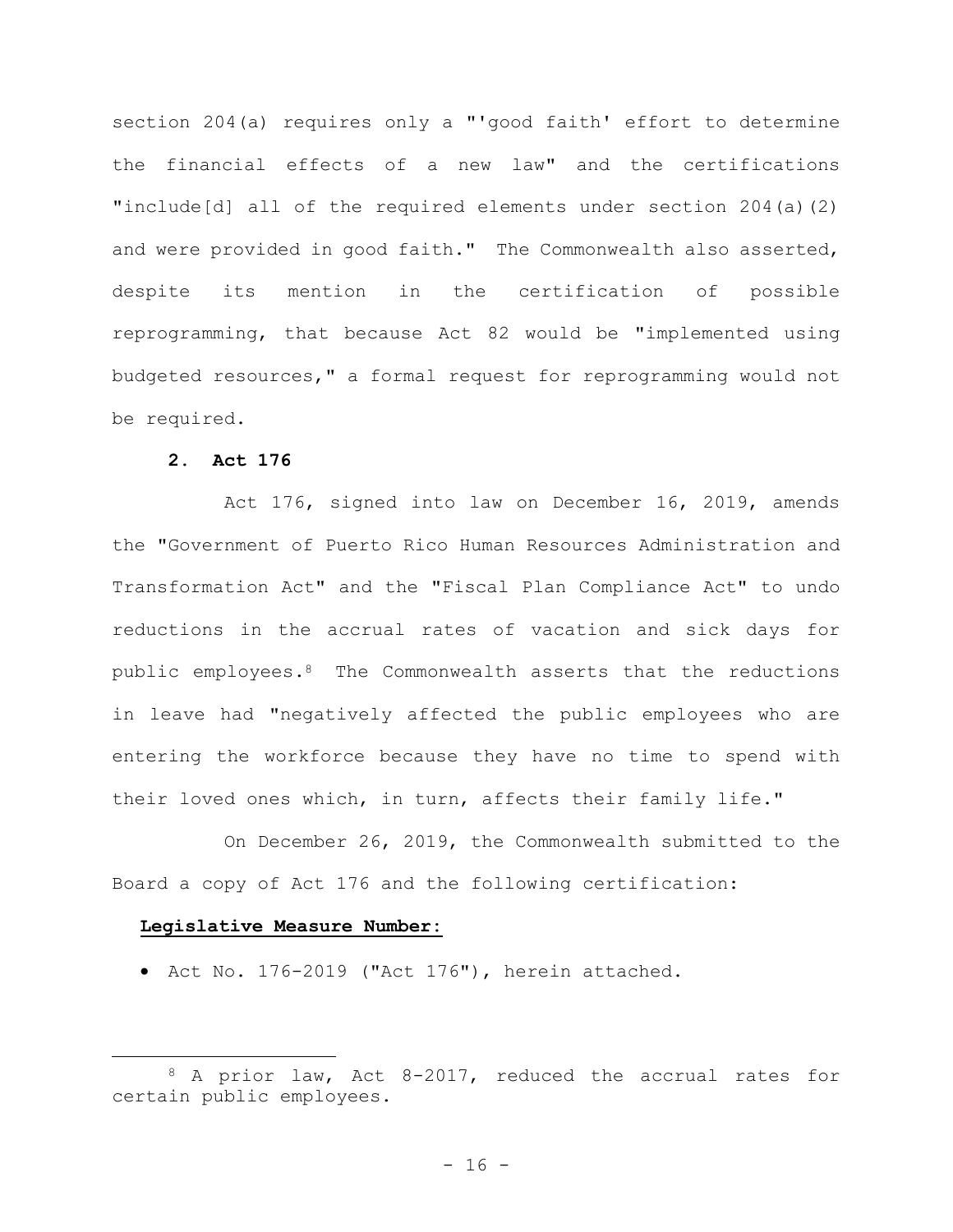# **Estimate of Impact of the Legislative Measure on Expenditures and Revenues:**

- Act 176 amends Act 8-2017, known as the "Government of Puerto Rico Human Resources Administration and Transformation Act," and Act 26-2017, known as the "Fiscal Plan Compliance Act," in order to allow government employees to accrue 2.5 vacation days and 1.5 sick days per calendar month.
- The accrual caps for vacation and sick days remain at 60 and 90 days respectively. Additionally, Act 176 does not alter the prohibition established in Act 26-2017, with regard to the liquidation of vacation days accumulated in excess of the 60 days statutory limit.
- As prior to its enactment, government employees may only liquidate vacation days when there is a cessation from service. Act 176 does not allow public employees the liquidation of sick days.
- In addition, every governmental entity and instrumentality is required to formulate and manage a personnel vacation plan for each calendar year, which shall be strictly complied with by all employees, in order to ensure that said employees do not accumulate excess vacation days, while ensuring that the services provided by the corresponding governmental entities and instrumentalities are not interrupted.
- Consequently, insofar as Act 176 merely adjusts the accretion of vacation and sick days for public employees, but while strictly adhering to the liquidation prohibitions established in the 2019 New Fiscal Plan for Puerto Rico and Act 26-2017, we conclude that Act 176 has no impact on expenditures.
- Act 176 has no impact on revenues.

# **Determination of the Legislative Measure's Compliance with the Fiscal Plan:**

• Act 176 is not significantly inconsistent with the 2019 Fiscal Plan for Puerto Rico.

On May 11, 2020, the Board informed the Commonwealth that it had failed to submit the required formal estimate in that the certification "fails to account for Act 176's impact on employee productivity, given that it permits employees to take more vacation days during the year." The Board estimated that "if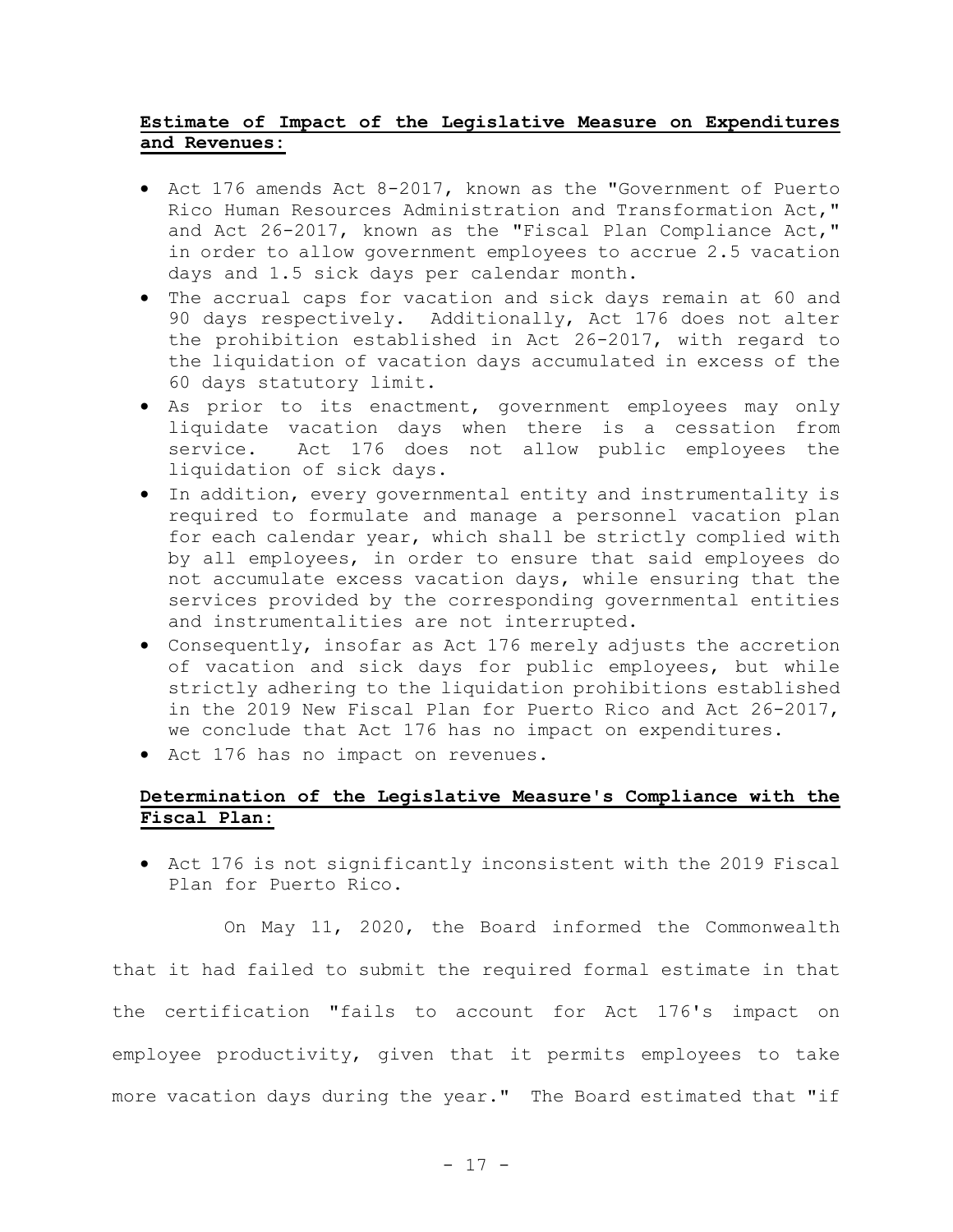full-time employees utilize all of the additional days Act 176 makes available to them (12-21 days depending on employee group), there could be a productivity loss of approximately five percent, which in Fiscal Year 2021 is akin to losing the full-time equivalent production of 2,400 public employees." The Board therefore directed the Commonwealth to submit a "complete formal estimate by May 19, 2020 taking lost productivity into account." The Board stated that "implementation of Act 176[] prior to satisfaction of the requirements of Section 204 would impair and defeat the purposes of PROMESA" and expressly "reserve[d] the right to take such actions as it considers necessary" including preventing Act 176's implementation.

A week later, the Commonwealth responded, vigorously defending the completeness of the submitted certification. Specifically, the Commonwealth disputed the need to "account for any speculative decrease in 'employee productivity'" because section 204(a) requires only an estimate of the impact on expenditures and revenues and the certificate "does exactly that." The Commonwealth went on to assert that the existing caps on the accrual and liquidation of vacation and sick days, and a requirement that every governmental entity create personnel plans to manage the use of vacation days, rendered the Board's employee productivity concerns illusory.

- 18 -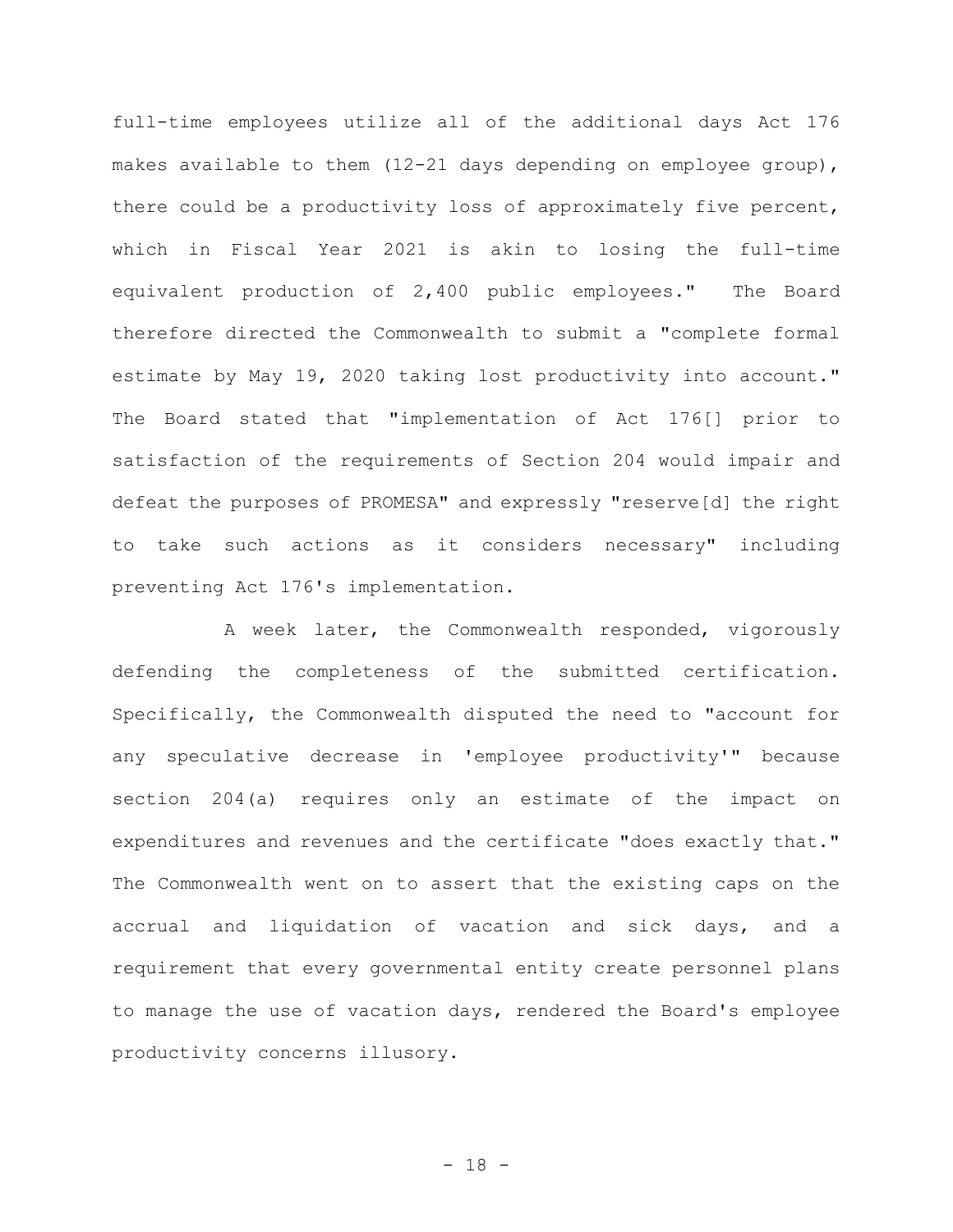# **3. Act 47**

Act 47, signed into law on April 26, 2020, amends the "Puerto Rico Incentives Code" to expand the scope of healthcare professionals who are eligible for incentive tax benefits. The Commonwealth asserts that Act 47's purpose is to encourage more medical professionals to enter practice and to stem the "flight" of healthcare professionals from Puerto Rico.

On May 4, 2020, the Commonwealth submitted to the Board the following certificate:

# **Legislative Measure Number:**

- Act No. 47-2020 ("Act 47"), herein attached.
- Act 47 incorporates technical adjustments to Sections 1020.02(10), 2021.03(a) and 2023.02 of the Puerto Rico Incentives Code in order to provide tax incentives to more categories of health professionals. This legislation serves the public interest by promoting the retention of professionals in the health field $[i]$  such a feat is particularly relevant in light of the COVID-19 pandemic.

# **Estimate of Impact of the Legislative Measure on Expenditures and Revenues:**

- Act 47 has no impact on expenditures.
- Act 47 could have an estimated annual impact on revenues [of] \$25.7 million dollars. However, said amount will depend [on]: (1) medical professionals that request tax incentives; (2) medical professionals ultimately approved to receive such incentives in light of the requisites; and (3) income ultimately reported by the qualified professionals. In other words, the impact provided by the Puerto Rico Department of the Treasury consists in an educated estimate that must [be] revised on an annual basis in order to provide an accurate impact on the revenues.

# **Determination of the Legislative Measure's Compliance with the Fiscal Plan:**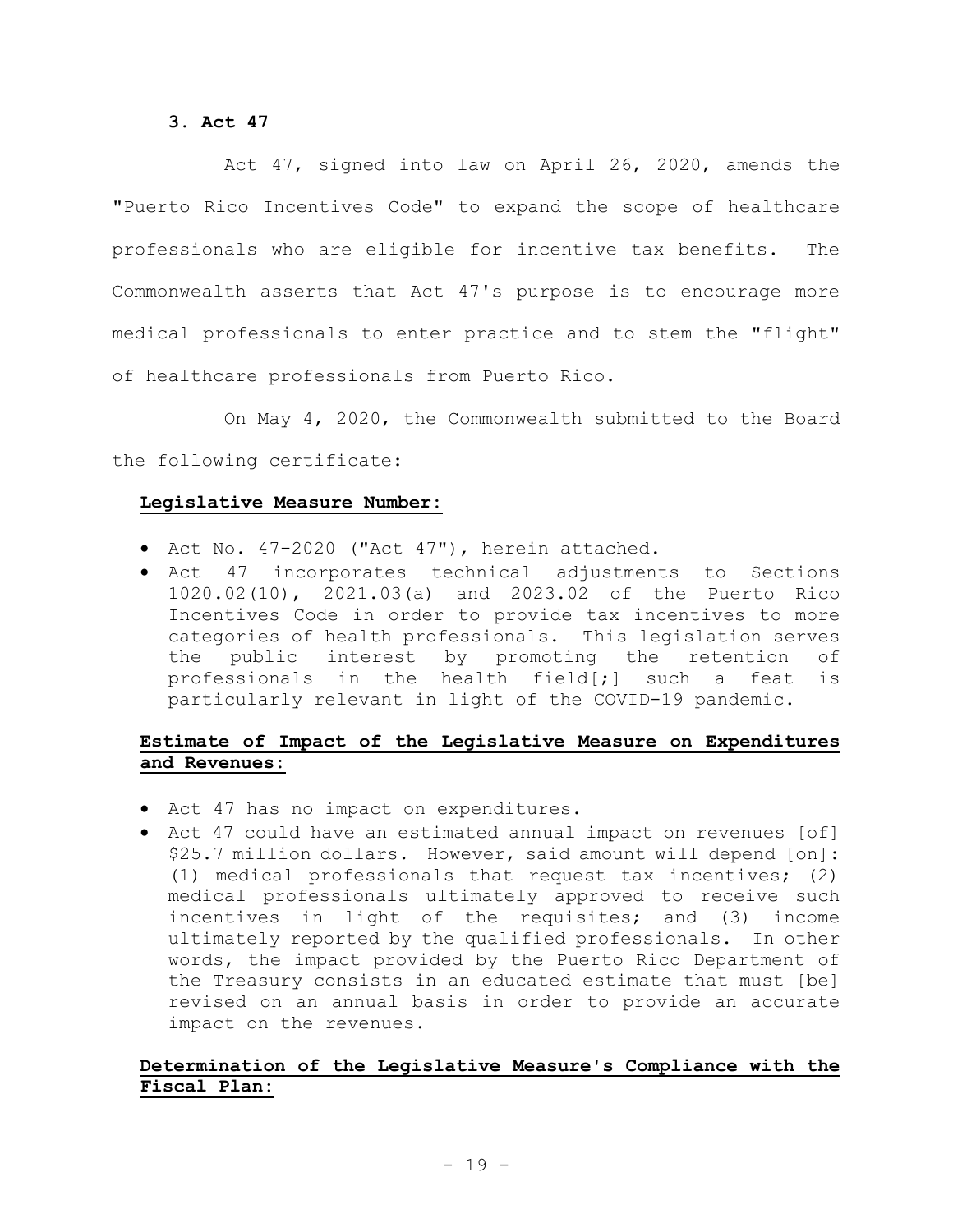• Act 47 is not significantly inconsistent with the 2019 Fiscal Plan for Puerto Rico.

On May 21, 2020, the Board responded that the certificate lacked "even the barest specificity" regarding Act 47's fiscal impact. The Board took specific issue with the suggestion that Act 47's impact would be constant over the five-year term of the 2019 Fiscal Plan despite the Commonwealth's statement that the impact estimate "must [be] revised on an annual basis" due to the variables identified. The Board also challenged the Commonwealth's determination that Act 47 was not significantly inconsistent with the fiscal plan, opining that "it [is] difficult to understand how the Act, which the Government itself estimates will reduce revenue by tens of millions of dollars per year, without any corresponding cut in spending or proposal to increase revenues from other sources, can be anything other than significantly inconsistent with the certified Fiscal Plan."For these reasons, the Board requested that the Commonwealth submit a "complete formal estimate . . . identifying," among other key variables, "[m]inimum and maximum estimates of the percentage of medical practitioners applying for th[e] incentive."

On May 28, the Commonwealth submitted what it termed a "revised estimate," indicating that the Act could have a minimum annual cost of \$540,000 and a maximum annual cost of \$40.1 million (approximately \$200 million over the period of the fiscal plan),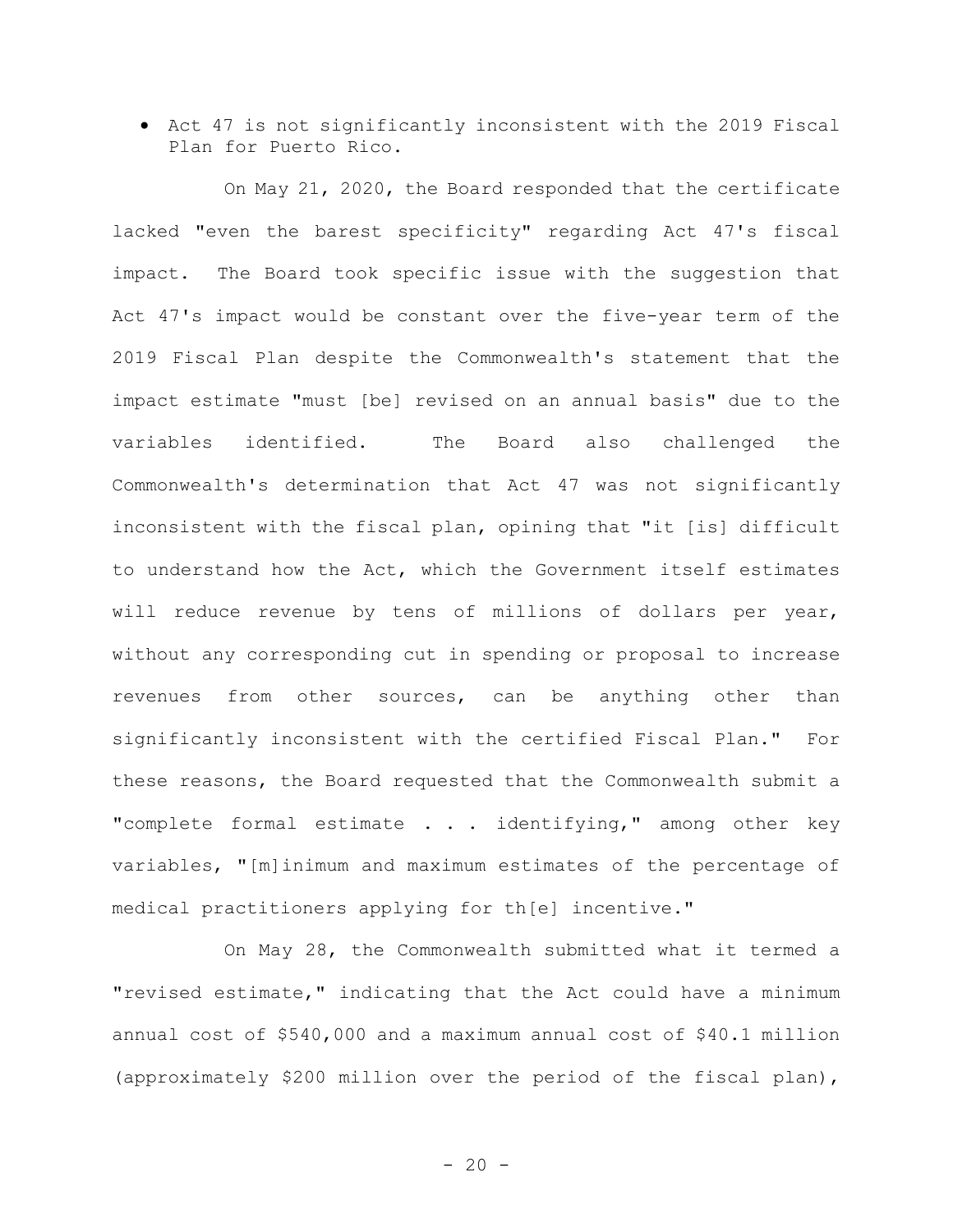based on 7,188 potentially eligible medical professionals. The Commonwealth continued to maintain, however, that the Act was not significantly inconsistent with the fiscal plan given the plan's projected revenues of over \$20 billion per fiscal year. That is, the Commonwealth asserted that even \$40 million a year is, in the context of overall projected revenues, a relatively small amount and could not be a "significant" deviation from the fiscal plan. On June 5, the Board responded that the Commonwealth's submission "inappropriately minimizes the economic impact" of the Act and that "[v]iewing the costs of [the] Act [] in their proper context, meaning relative to the Commonwealth's own-source revenues, demonstrates that they are substantial." The Board concluded by warning that "[c]ontinuing to implement Act 47 as it is written, or proceeding to go forward with similarly significantly inconsistent legislation notwithstanding objections from the Oversight Board grounded in PROMESA, will lead the Oversight Board to have no choice but to seek judicial relief."

#### **C. Procedural Background**

On June 12, 2020, the Commonwealth filed suit in federal court seeking, in relevant part, a declaratory judgment that, for each of the four laws in question, the Commonwealth had complied with section 204(a)'s formal estimate and fiscal plan compliance certification requirements. The Board subsequently filed counterclaims requesting injunctive relief barring the

- 21 -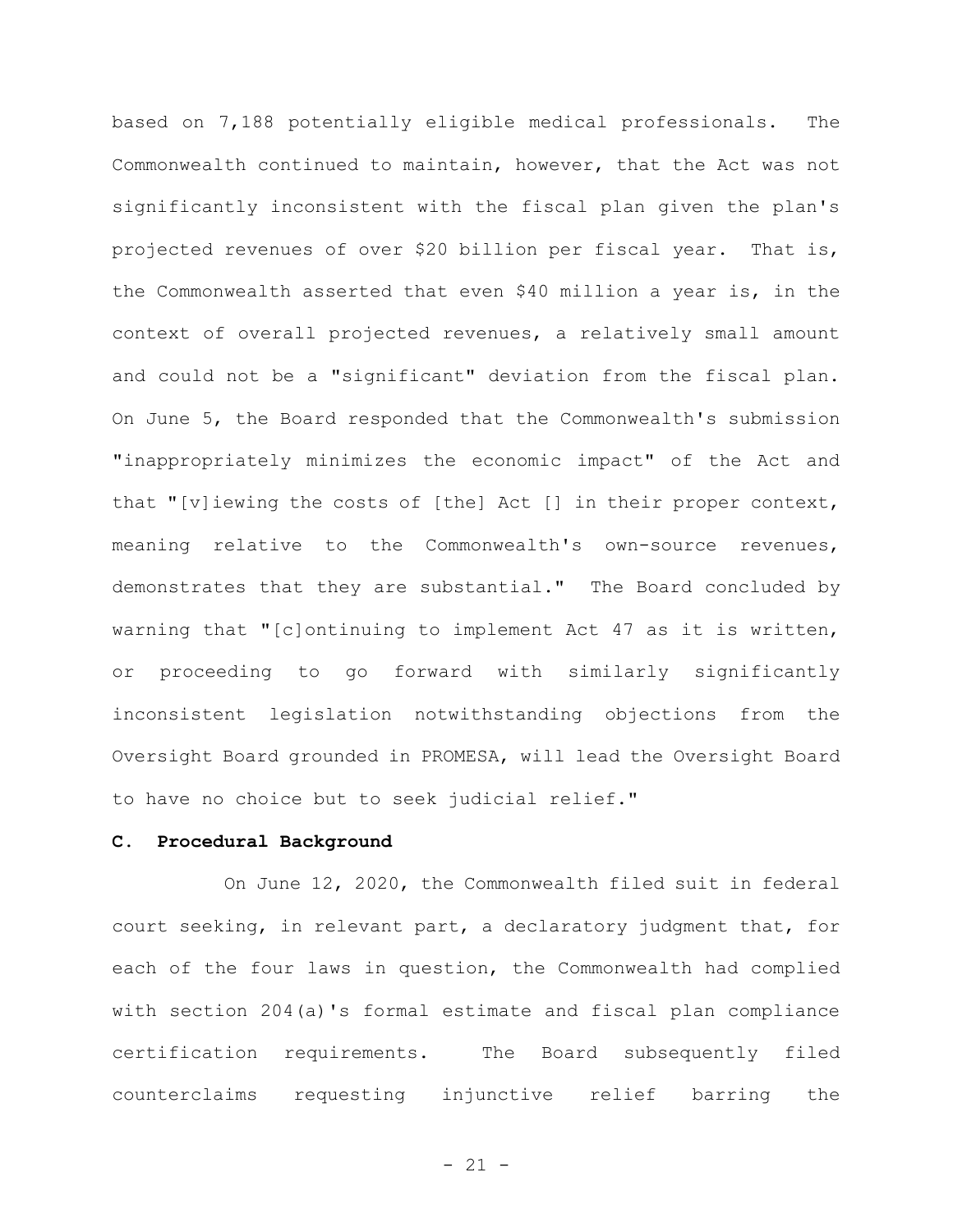implementation and enforcement of each law.<sup>9</sup> The Commonwealth moved for summary judgment on its claims related to Acts 138 (amending the health insurance code) and 176 (undoing reductions in vacation and sick days).<sup>10</sup> The Board filed cross-motions for summary judgment as to Acts 138 and 176, motions for summary

The Commonwealth also sought declarations that the Oversight Board cannot "unilaterally" invalidate a law and must seek judicial relief under § 2124(k) to enjoin a law's implementation. In other words, the Commonwealth sought declarations that the mere invocation by the Board of noncompliance with PROMESA did not have any legal effect in and of itself. The district court eventually dismissed these counts given the court's disposition of the Board's summary judgment motions. The Commonwealth does not address these dismissals on appeal. However, we note the district court's statement that "[a] proper declaration of a negative section 108(a)(2) determination by the Board  $[i.e., that a law would impair$ or defeat the purposes of PROMESA] triggers a statutory prohibition on action by the Government to go forward with the targeted statute, . . . but it does not empower the Oversight Board unilaterally to void the legislation or create an injunction." In re Fin. Oversight & Mgmt. Bd. for P.R., 511 F. Supp. 3d 90, 134 (D.P.R. 2020).

<sup>10</sup> After the Commonwealth's commencement of the legal proceedings, the Oversight Board inquired as to whether the Commonwealth had implemented any of the challenged Acts "notwithstanding the Oversight Board's instructions to the contrary pursuant to several provisions of PROMESA." The Commonwealth responded that the Acts had either been fully implemented, partially implemented, or it was the intention of the Commonwealth to implement them, despite the ongoing dispute with the Board.

<sup>9</sup> Among its counterclaims, the Oversight Board sought "nullification" of each law. The district court eventually dismissed all claims for "nullification" because the Board "ha[d] not demonstrated that such drastic relief [was] warranted under the particular circumstances." 511 F. Supp. 3d at 128, 131, 133, 138. Neither side raises the "nullification" claims on appeal, and we do not address them further.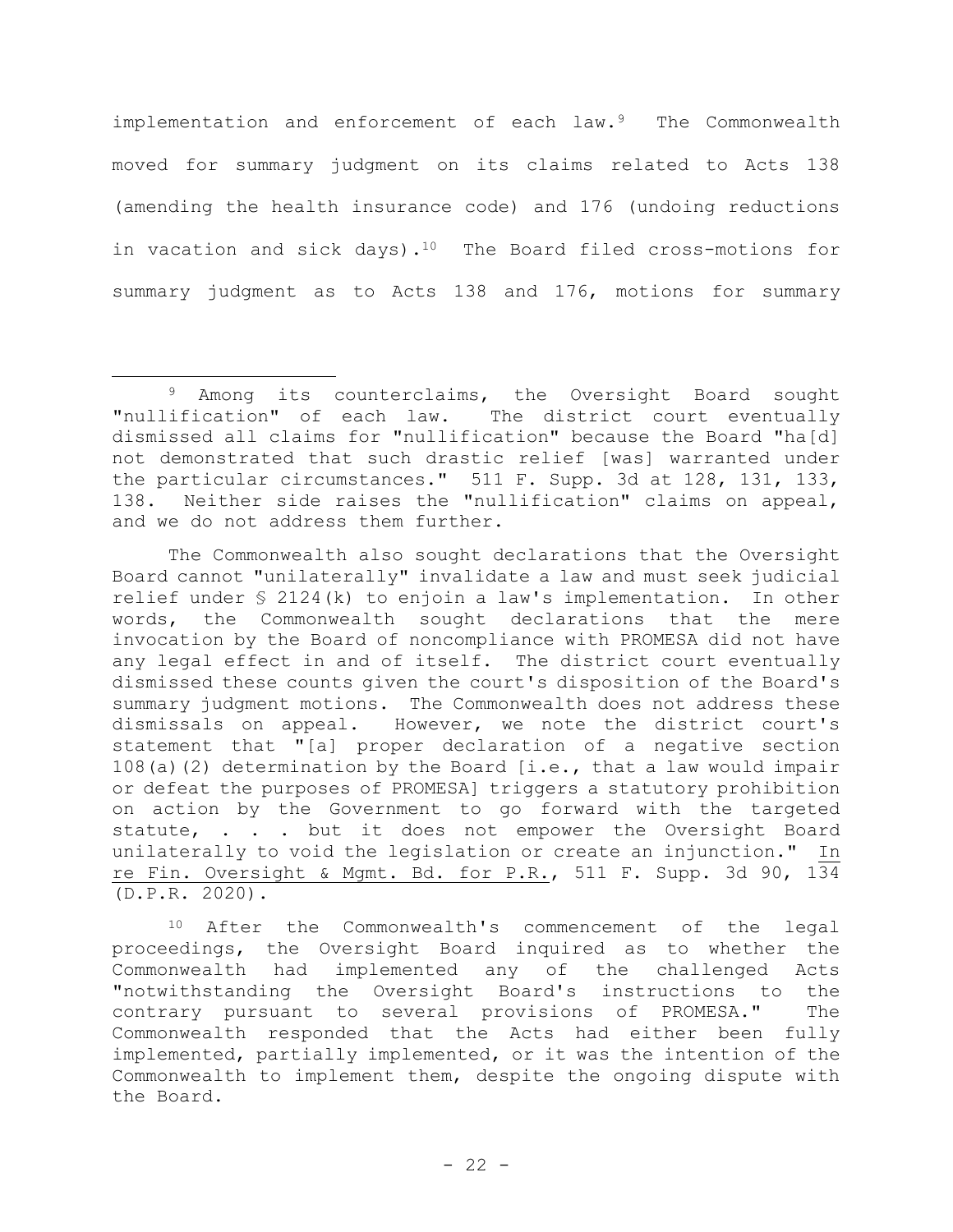judgment on the Commonwealth's claims as to Acts 82 (regulating pharmacy reimbursement for medications) and 47 (increasing tax incentives for medical professionals), and motions for summary judgment on its counterclaims. In its opposition to the Board's summary judgment motions regarding Acts 82 and 47, the Commonwealth requested an order deferring a ruling and allowing additional discovery pursuant to Federal Rule of Civil Procedure 56(d).

In its decision on the summary judgment motions, the court (1) reiterated its holding in Law 29 II that it would apply arbitrary and capricious review to the Board's determination under section 108(a)(2) that a law's implementation would impair or defeat the purposes of PROMESA; and (2) held that it would also apply arbitrary and capricious review to the Board's determinations under section 204(a) that the Commonwealth had failed to comply with its obligations to submit "formal estimates" and certifications. In so holding, the district court rejected the Commonwealth's invitation to apply a distinct "substantial evidence" standard under Puerto Rico law. The Commonwealth argued that such a standard should apply because of the Supreme Court's holding that the Board is an entity within the government of Puerto Rico. See Fin. Oversight & Mgmt. Bd. for P.R. v. Aurelius Inv., LLC (In re Fin. Oversight & Mgmt. Bd. for P.R.), 140 S. Ct. 1649, 1659 (2020) ("Aurelius"). The district court, however, noted that "[t]he Aurelius decision was focused narrowly on the applicability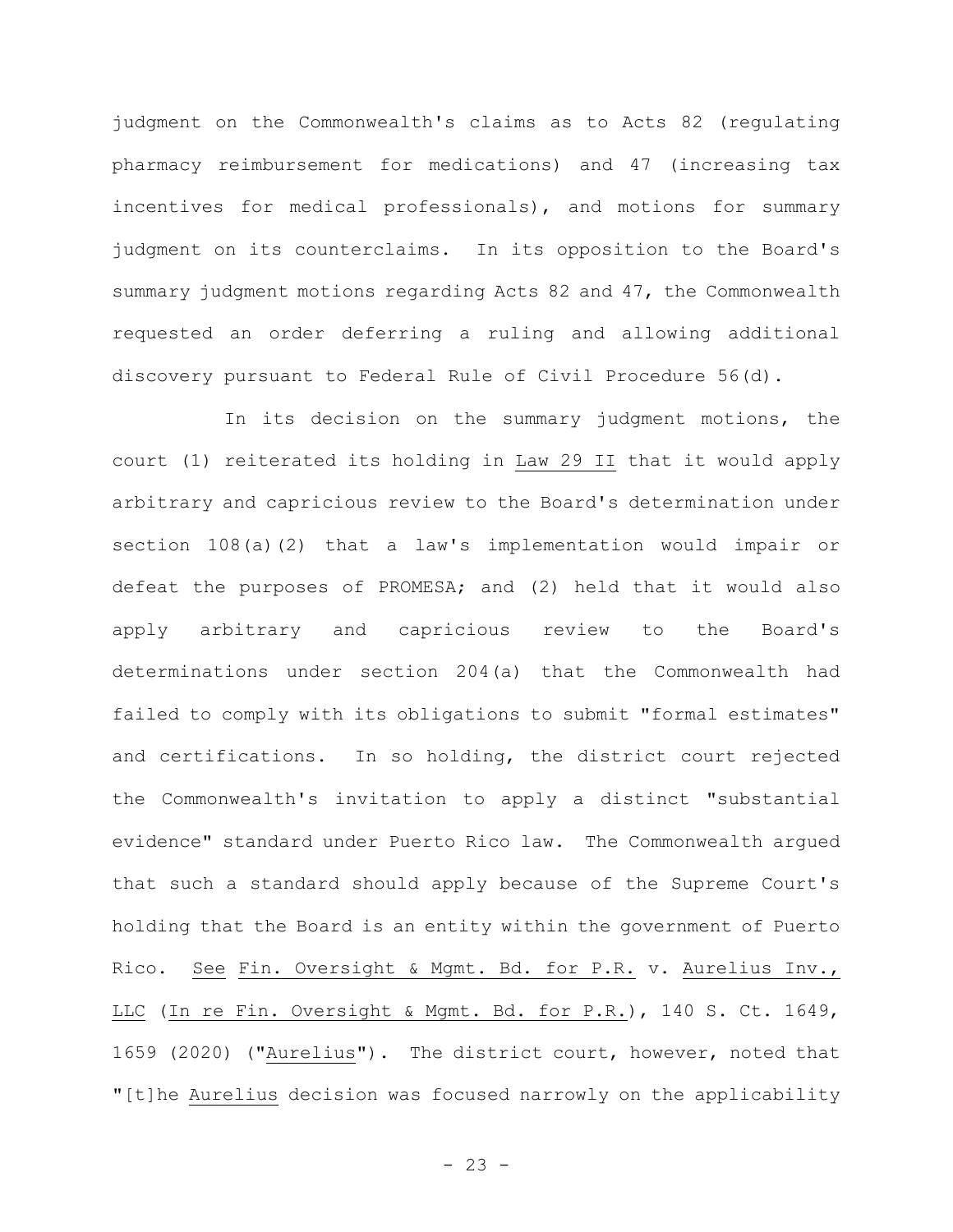of the Appointments Clause and does not undermine this [c]ourt's prior reasoning about the level of deference properly afforded to the Oversight Board determinations on account of the Oversight Board's 'operational similarity' to a federal agency." In re Fin. Oversight & Mgmt. Bd. for P.R., 511 F. Supp. 3d 90, 121 (D.P.R. 2020) (quoting Law 29 II, 616 B.R. at 252).

Applying the "arbitrary and capricious" standard of review, the district court concluded that the Board's determinations regarding the Commonwealth's noncompliance with section 204(a), and its determinations that the challenged laws would impair or defeat PROMESA's purposes, were not "arbitrary and capricious." Regarding the Commonwealth's requests for discovery concerning Acts 82 and 47, the court stated that the Commonwealth had not "demonstrated that it lacks access to any evidence relating to any material fact that is necessary to oppose" the Board's motions. Id. at 127 n.22, 138 n.35. The court therefore enjoined the implementation and enforcement of all four laws, with a recognition that it could revisit such relief "if there emerge any significant changes in legal or factual conditions." Id. at 128 n.23, 131 n.28, 133 n.30, 138 n.36. The Commonwealth timely appealed.

#### **II.**

We review a district court's grant of summary judgment de novo. López-Santos v. Metro. Sec. Servs., 967 F.3d 7, 11 (1st

 $- 24 -$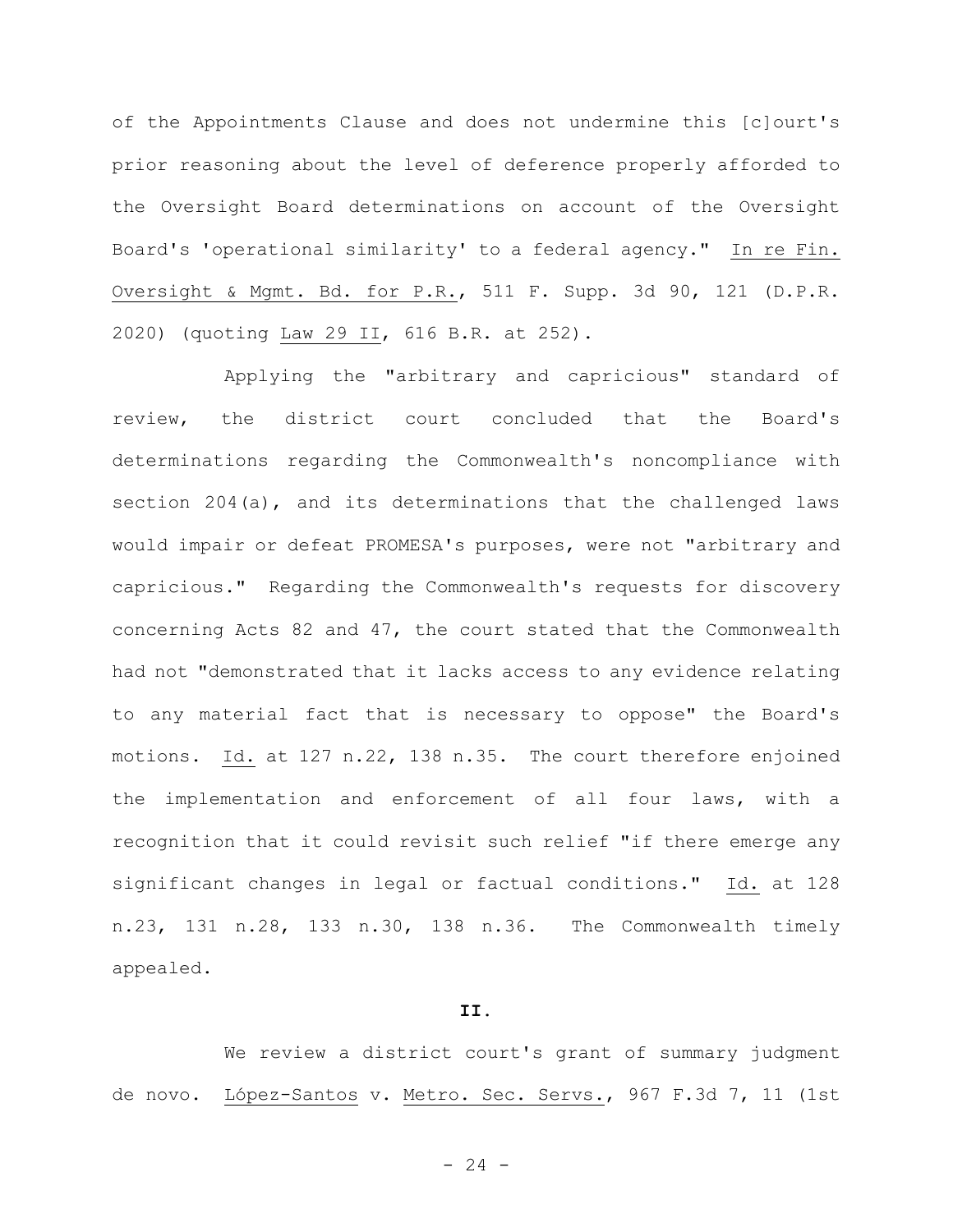Cir. 2020). Summary judgment is appropriate if the record, construed in the light most favorable to the nonmovant, presents no genuine issue of material fact and demonstrates that the movant is entitled to judgment as a matter of law. Id.; Fed. R. Civ. P. 56(a). It is well-established that "[c]ross-motions for summary judgment do not alter the summary judgment standard, but instead simply 'require us to determine whether either of the parties deserves judgment as a matter of law on the facts that are not disputed.'" Wells Real Est. Inv. Tr. II, Inc. v. Chardon/Hato Rey P'ship, S.E., 615 F.3d 45, 51 (1st Cir. 2010) (quoting Adria Int'l Grp., Inc. v. Ferré Dev., Inc., 241 F.3d 103, 107 (1st Cir. 2001)).

Applying the "arbitrary and capricious" standard of review, the district court evaluated whether the Board's determinations were "reasoned[] and supported by substantial evidence in the record." 511 F. Supp. 3d at 120. Although the Commonwealth now agrees on appeal that the "arbitrary and capricious" standard applies, it argues that this means more than just considering whether the Board's determinations were reasoned and supported by substantial record evidence.<sup>11</sup> The Commonwealth

<sup>11</sup> Even in rejecting application of the Puerto Rico "substantial evidence" standard in favor of arbitrary and capricious review, the district court questioned whether there is "actually a difference between the two standards." 511 F. Supp. 3d at 121. As the district court explained, "[t]he Puerto Rico 'substantial evidence' standard requires [such] 'relevant evidence as a reasonable mind might accept as adequate to support a conclusion.'" Id. at 121-22 (quoting SPRINTCOM, Inc. v. P.R.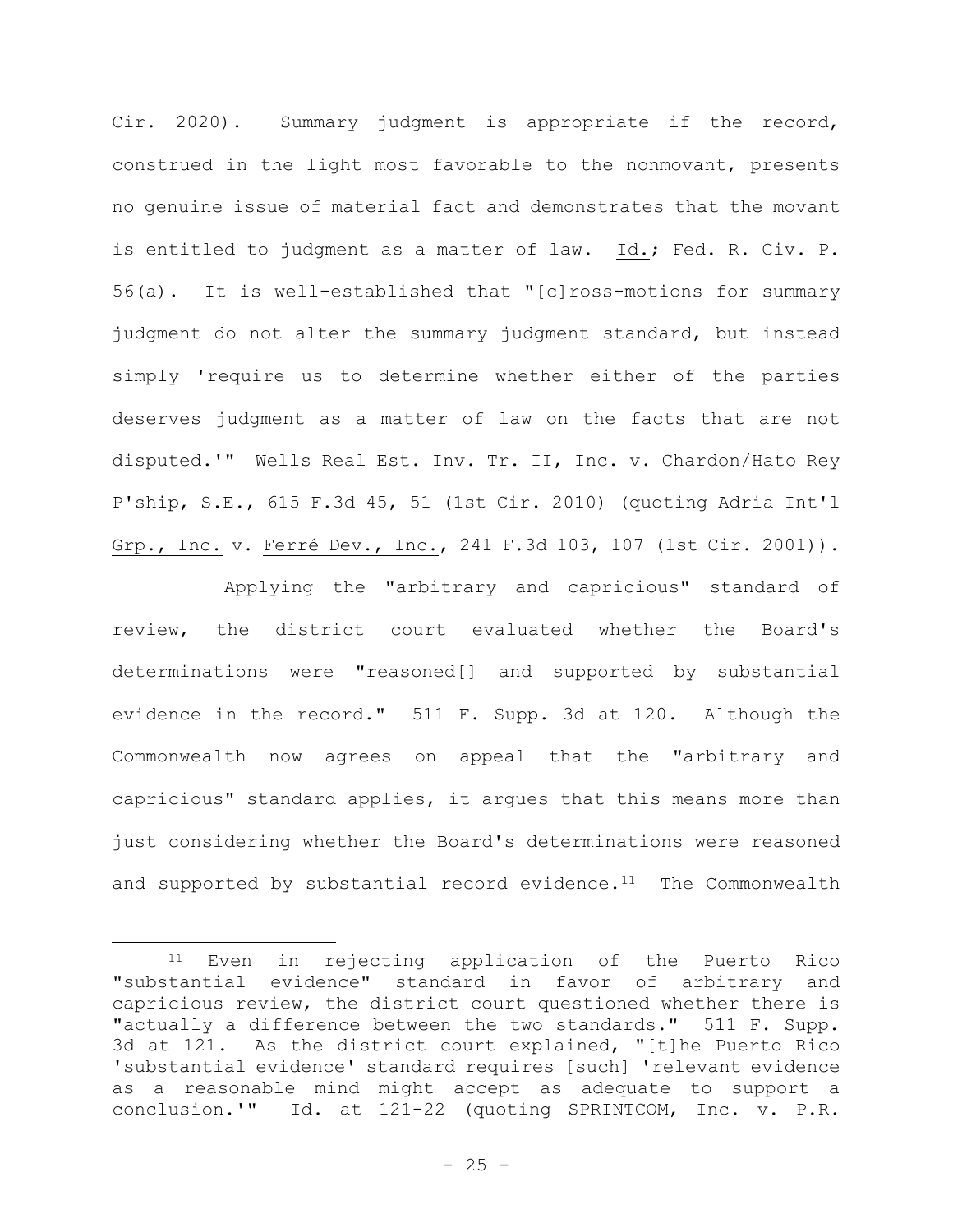contends that "arbitrary and capricious" analysis must also consider attendant principles developed through decades of administrative law jurisprudence. Specifically, it contends that the Board (1) "must [have] explain[ed] the standard on which it bases its determination" (citing, inter alia, ACA Int'l v. FCC, 885 F.3d 687, 700 (D.C. Cir. 2018)) (2) "must have contemporaneously and reasonably explained its decision" (citing, inter alia, Motor Vehicle Mfrs. Ass'n of U.S., Inc. v. State Farm Mut. Auto. Ins. Co., 463 U.S. 29, 48-49 (1983)); and 3) may not rely on "hindsight rationalizations" (citing, inter alia, DHS v. Regents of the Univ. of Cal., 140 S. Ct. 1891, 1909 (2020)).

By contrast, the Board contends that even if we assess whether its determinations were "arbitrary and capricious," we should not apply "the entire apparatus of administrative law."<sup>12</sup>

Reguls. & Permits Admin., 553 F. Supp. 2d 87, 91-93 (D.P.R. 2008)). The court opined that this standard of adequate evidence "is appropriately considered as part of arbitrary and capricious review." Id. at 122.

<sup>12</sup> On appeal, for the first time, the Board argues in the alternative that we should apply a highly circumscribed "ultra vires" standard of review to its decisions. But the Board waived this argument by not raising it before the district court and by repeatedly asserting before that court that "arbitrary and capricious" review applied. See, e.g., 20-00080-LTS, Dkt. #16, 8-10 (Oct. 5, 2020); Bos. Redev. Auth. v. NPS, 838 F.3d 42, 47 (1st Cir. 2016) ("Having urged one standard of review in the district court, [a party] cannot now repudiate its earlier position and seek sanctuary in a different standard."). Moreover, raising a new standard of review for the first time on appeal, after the Commonwealth had already submitted its opening brief, does not reflect well on the Board and is inconsistent with the respect it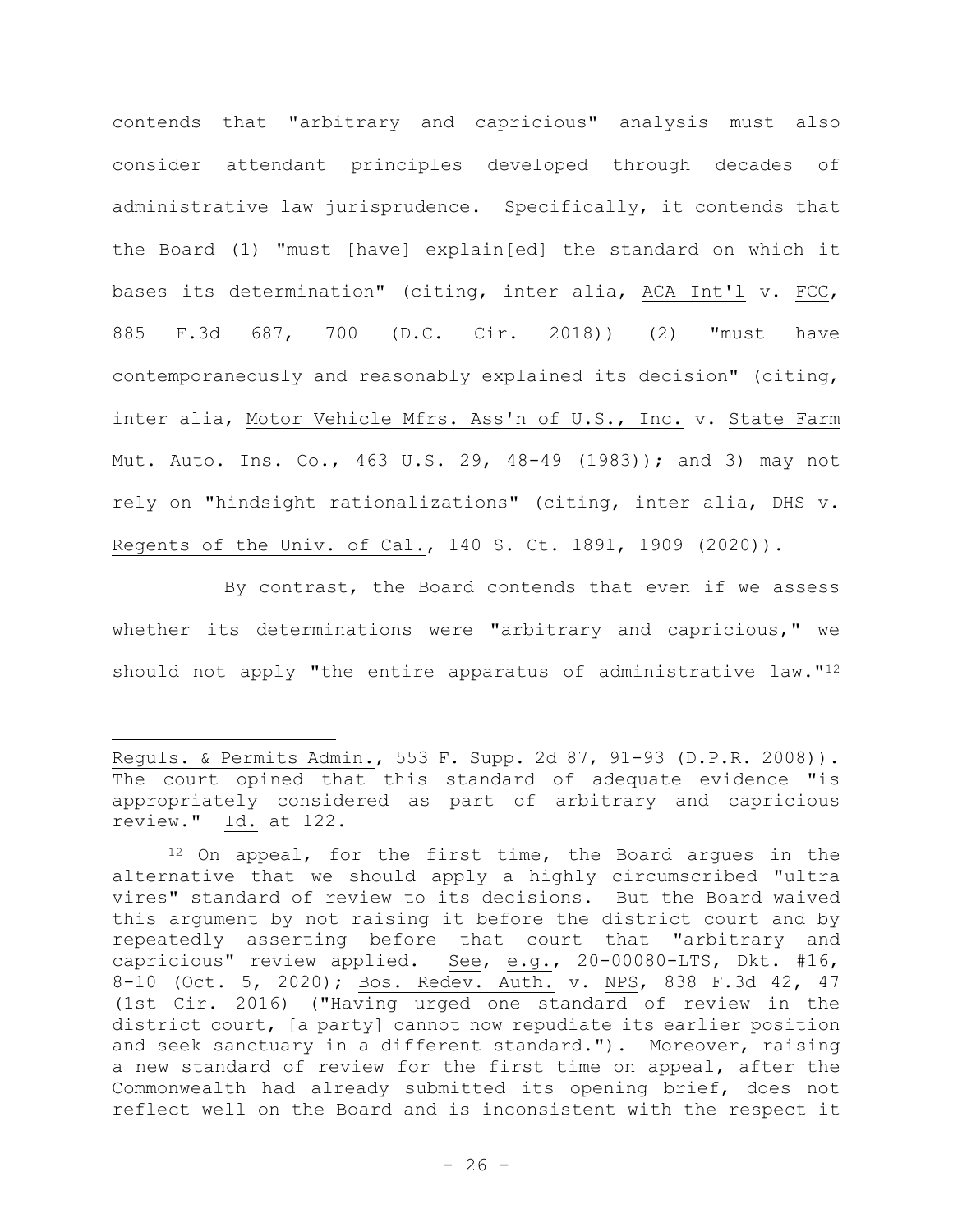That is, the Board argues that "principles from federal administrative law that apply to agencies -- the rule that administrative agencies must offer contemporaneous reasons for their actions, the ban on hindsight rationalization, and the requirement to articulate consistent standards for their determinations" -- do not apply here because the Board is not a federal agency.

We see logic on both sides. On the one hand, PROMESA provides that the Oversight Board should be treated as an entity within the territorial government, not a federal agency, 48 U.S.C. § 2121(c)(1)-(2); territorial governments are expressly excluded from the definition of "agency" in the Administrative Procedure Act ("APA"), 5 U.S.C.  $S$  701(b)(1)(C); and the administrative law principles cited by the Commonwealth have developed through judicial review of "agency" action pursuant to the APA. Further, the Board is in many ways a unique entity, which has been given, by PROMESA's express language, a tremendous degree of authority over aspects of Puerto Rico's financial recovery.

On the other hand, core administrative law principles are not creatures of the APA. Rather, developed over time, these principles promote fairness and transparency in the administrative process and provide concrete guideposts for reviewing agency

should display in its interactions with the Commonwealth and the district court.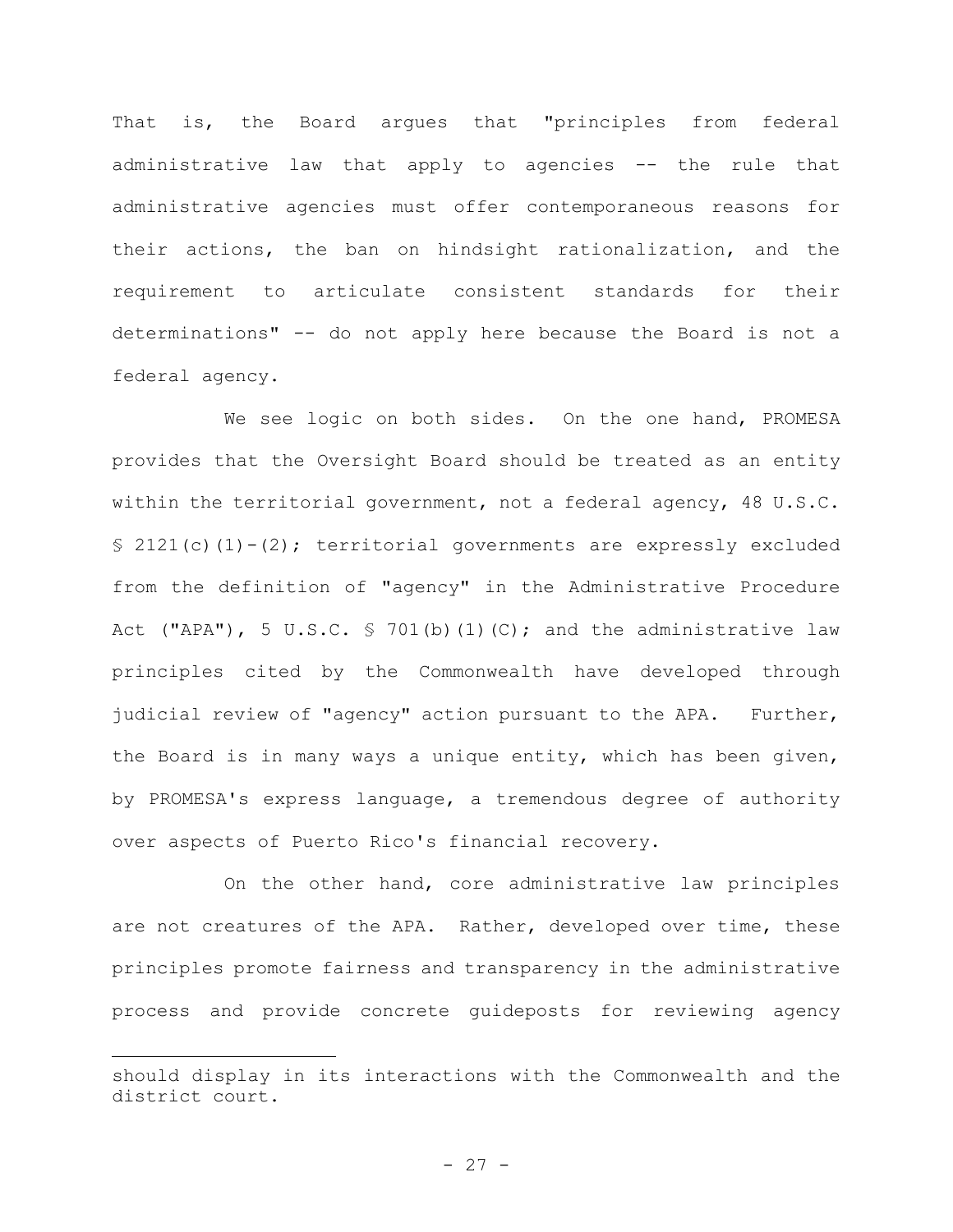action. See, e.g., SEC v. Chenery Corp., 332 U.S. 194, 196 (1947) (describing as a principle predating the APA's passage the "simple but fundamental rule of administrative law . . . that a reviewing court . . . must judge the propriety of [agency] action solely by the grounds invoked by the agency"). As the district court recognized, there is clear "operational similarity" between the Board and a federal agency. In basic terms, both have been charged by Congress with using their statutory authority and organizational expertise to implement the terms of a complex statute. It stands to reason that the principles used to review whether a federal agency decision is arbitrary or capricious could also be useful in evaluating a decision by the Board.

All that said, to decide this appeal, we need not settle to what extent the universe of federal administrative law should be applied in reviewing Board determinations. We do think, however, that some guidance is warranted on one important issue -- the extent to which either the Board or the Commonwealth can support its position with rationales and analysis proffered for the first time during litigation.

The Commonwealth takes issue with the Board's submission during the litigation of declarations that, the Commonwealth claims, provided new justifications for the Board's determinations regarding the challenged laws.The district court repeatedly cited two such declarations: one by Board Executive Director Natalie A.

 $- 28 -$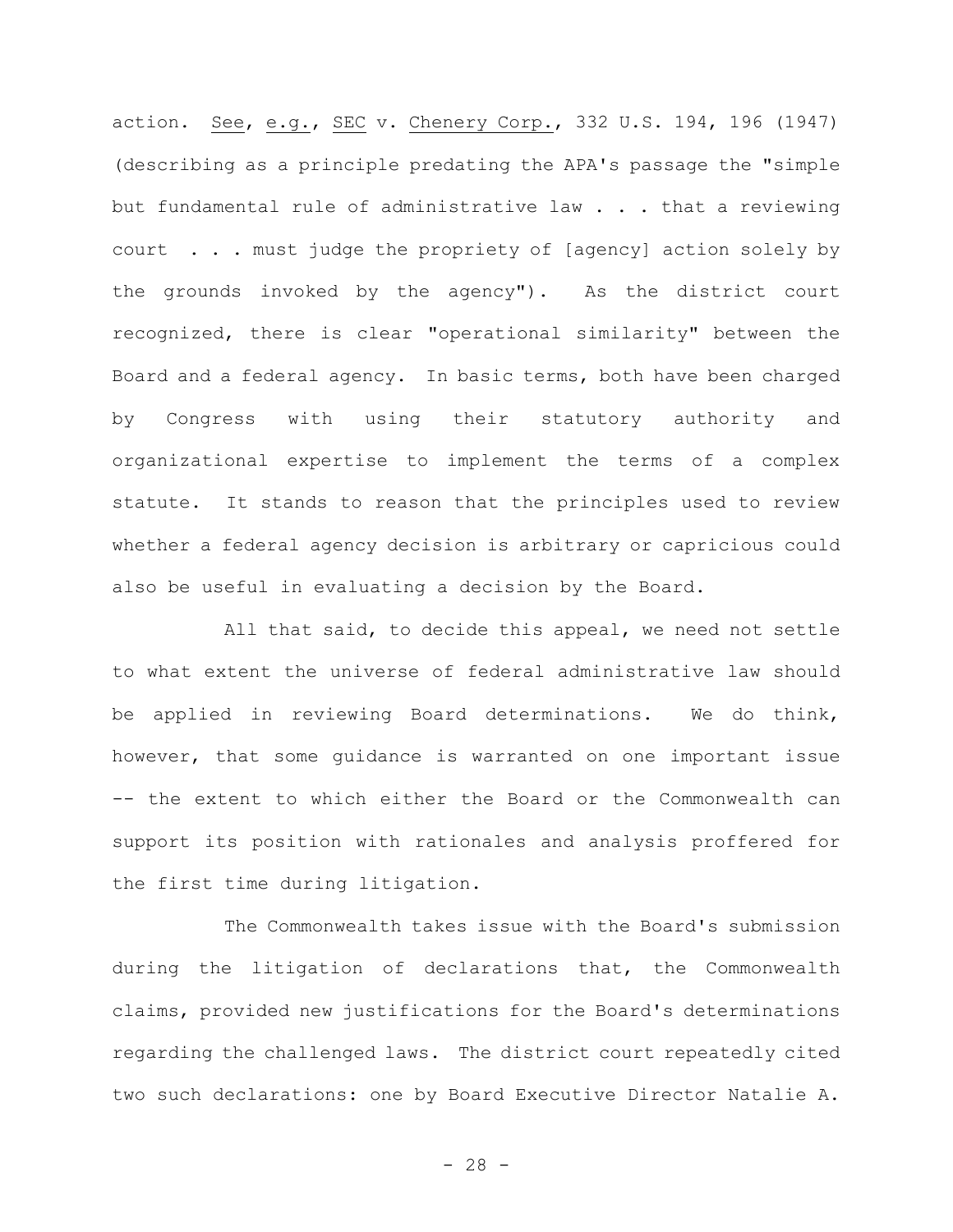Jaresko regarding all four laws, and another by independent health policy consultant Phillip Ellis stating his conclusion that Act 82 would increase healthcare costs for the Commonwealth. See, e.g., 511 F. Supp. 3d at 129-30 & nn.25-26. The Commonwealth contends that this reliance was improper.

"It is a 'foundational principle of administrative law' that judicial review of agency actions is limited to 'the grounds that the agency invoked when it took the action.'" Regents of the Univ. of Cal., 140 S. Ct. at 1907 (quoting Michigan v. EPA, 576 U.S. 743, 758 (2015)). An agency may later "elaborate" on those grounds, but it "may not provide new ones." Id. at 1908. In other words, an agency must stand by the reasons it provided at the time of its decision and cannot rely on post-hoc rationalizations developed and presented during litigation. See Citizens to Pres. Overton Park, Inc. v. Volpe, 401 U.S. 402, 419 (1971) ("The lower courts based their review on the litigation affidavits that were presented. These affidavits were merely 'post hoc' rationalizations, which have traditionally been found to be an inadequate basis for review." (internal citation omitted)); see also State Farm, 463 U.S. at 50; Regents of the Univ. of Cal., 140 S. Ct. at 1908-09.

There may be good reasons for applying these principles to the section 204(a) process. Requiring the Board to present to the Commonwealth all of its rationales for disapproving of a piece

- 29 -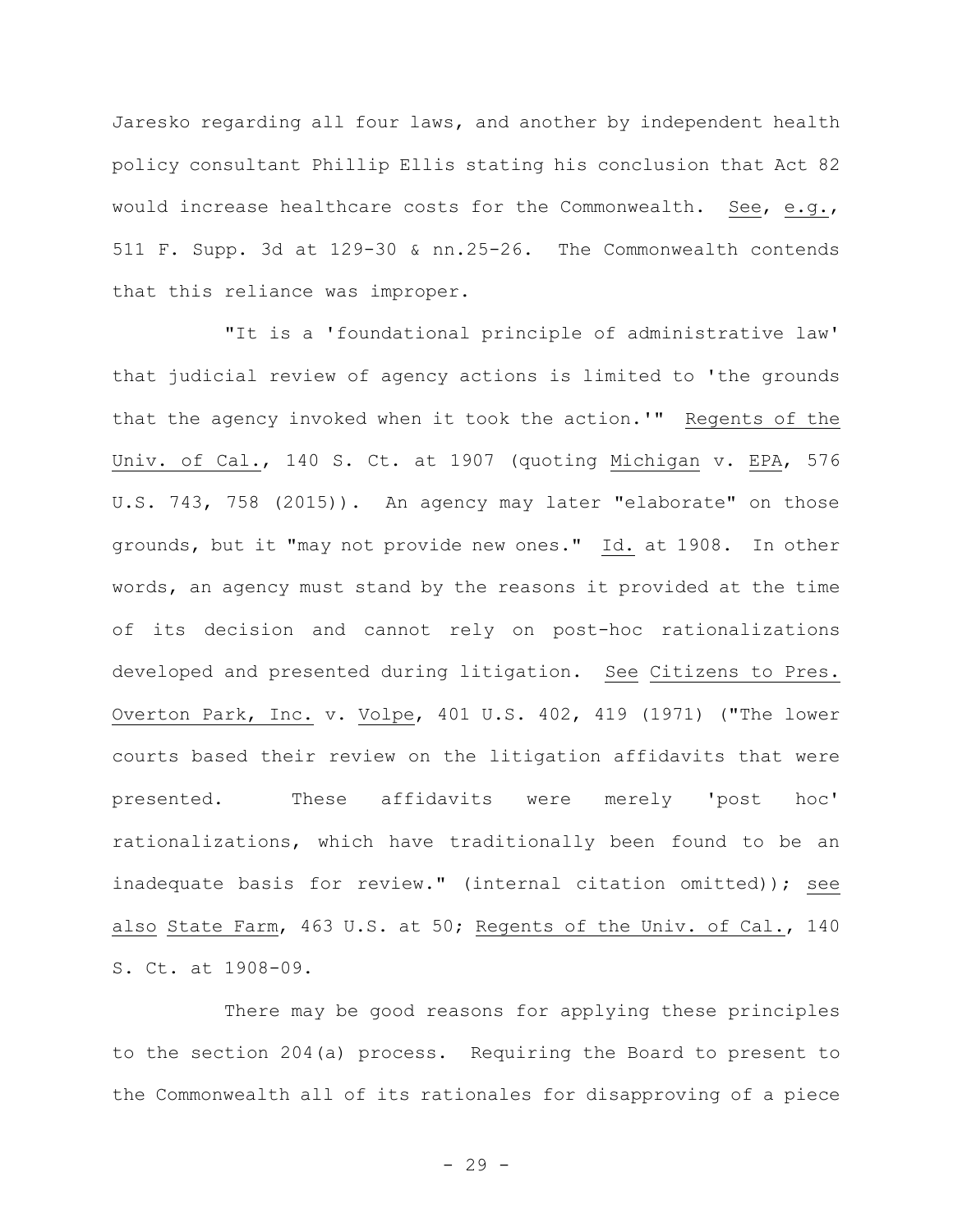of legislation enables the Commonwealth to fairly respond to the Board's stated concerns, or to address those concerns based on a fuller understanding of the Board's reasoning. This enhanced communication between the Commonwealth and the Board could conceivably reduce the need for litigation. If and when a dispute does go to court, a fully developed record enables the district court to properly assess whether the Board's determinations were supported by "substantial evidence" without considering post hoc rationalizations. See Regents of the Univ. of Cal., 140 S. Ct. at 1908-09.

However, given the unique nature of the section 204(a) process, and the relationship between the Commonwealth and the Board under PROMESA, a hard-and-fast rule that the Board never may proffer supplementary rationales or analysis during litigation would not be appropriate. This case illustrates one reason why this is so. By taking the Board to court soon after the two sides had reached an impasse, the Commonwealth short-circuited the process, particularly as to Acts 176 and 47, considering that the Commonwealth filed suit just weeks after first hearing from the Board regarding those laws. When one side cuts off the process in this way by going to court, it is only fair that the other side can further develop its position in the litigation.

Therefore, in proceedings arising from the section 204(a) review process, the district court should consider, on a

 $- 30 -$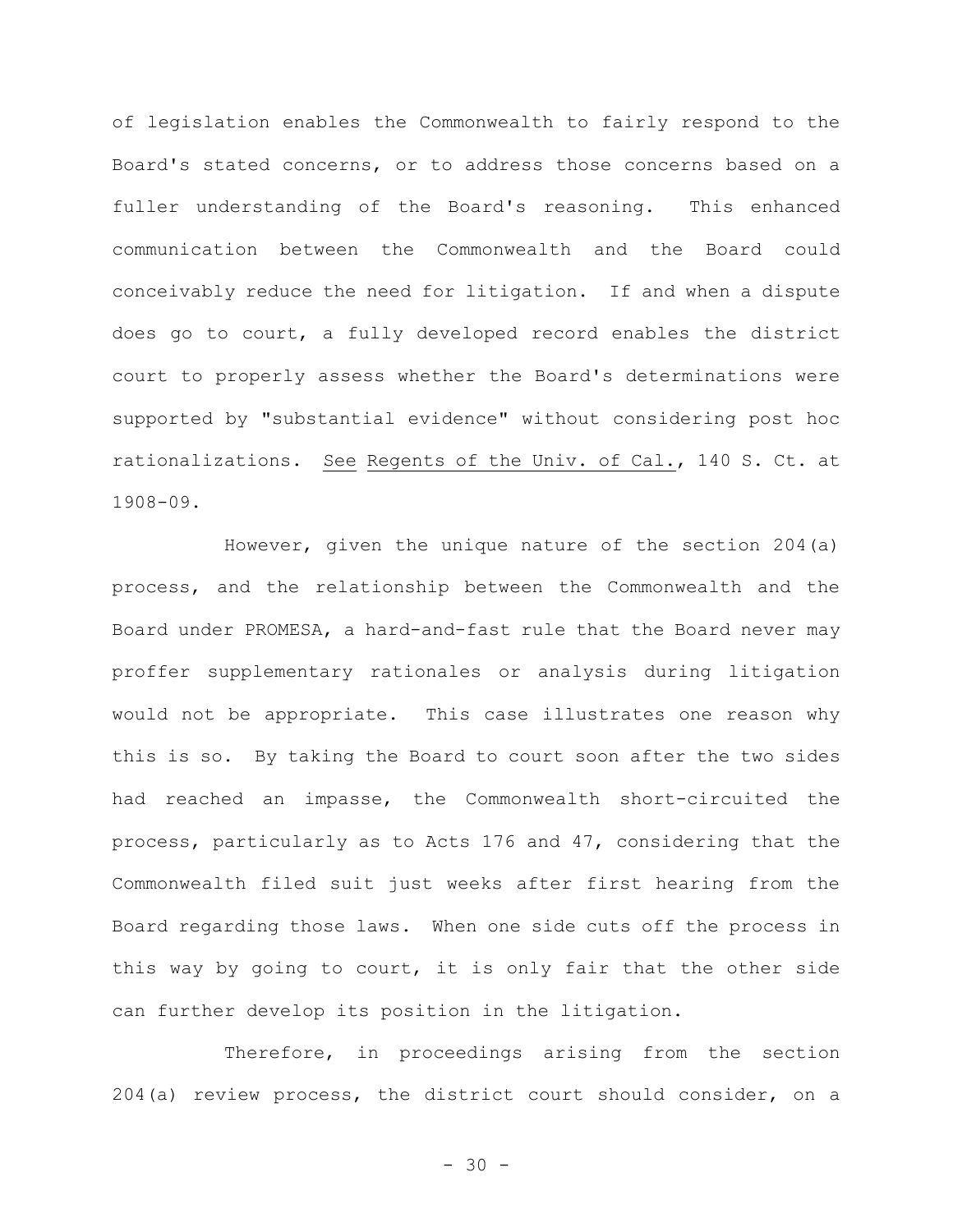case-by-case basis, whether and to what extent it will allow either side to support its position with supplementary materials first proffered during litigation. In this case, with one exception discussed below, it is not clear that the materials submitted by the Board in the litigation contained anything more than elaboration of rationales the Board had provided in the prelitigation correspondence. And this elaboration was certainly appropriate given that, as we have noted, the Commonwealth was the party that ended the correspondence by taking the Board to court. We thus conclude that the district court did not err in considering the supplementary materials submitted by the Board. We turn now to our de novo review of the district court's judgment as to each law.

#### **III.**

## **A. Act 82**

Before the district court, the Board generally contended that the Commonwealth had failed to comply with the estimate and certification requirements of section 204(a) in regard to Act 82 and that the Act is "significantly inconsistent" with the fiscal plan. The district court ultimately ruled for the Board solely on the basis of the Commonwealth's failure to comply with section 204(a), holding that

> the undisputed factual record, when viewed in the light most favorable to the Governor, establishes that the Government failed to comply with its

> > - 31 -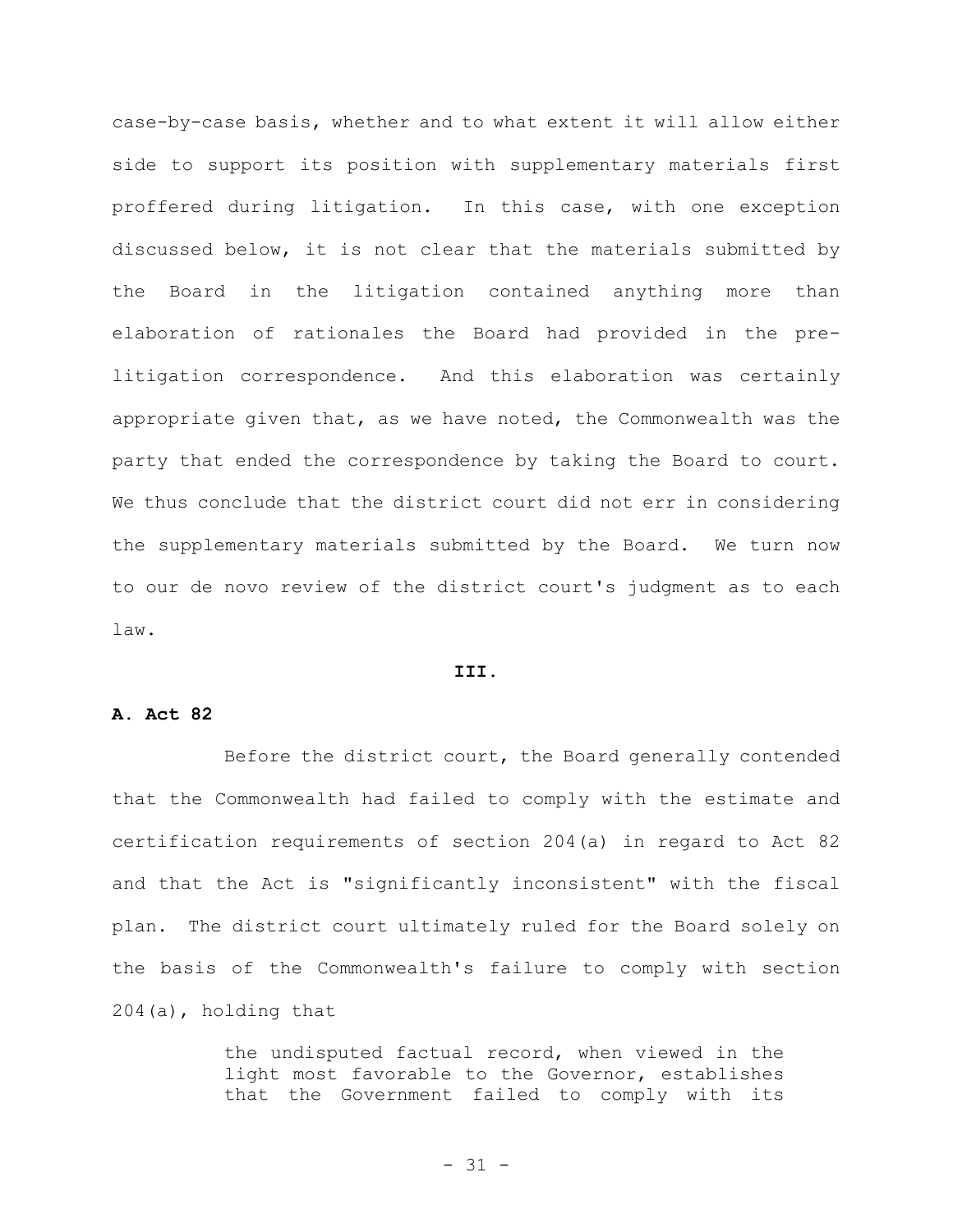statutory responsibility to provide a formal estimate and certification that was sufficiently informative and complete, such that the Oversight Board's determination of noncompliance and its ultimate decision to seek injunctive relief under section 204(a)(5) after repeated attempts to obtain a formal estimate and certification are neither arbitrary nor capricious. The only certificate of compliance and estimate submitted by the Government, which together comprise less than half a page of text, plainly fall short of even facial compliance with the formal estimate requirement; they provide no context or analysis to support the certification's assertion of consistency with the fiscal plan imposed by PROMESA § 204(a).

In re Fin. Oversight & Mgmt. Bd. for P.R., 511 F. Supp. 3d at 126. We agree.<sup>13</sup>

Despite the district court's prior explanation, in Law 29 I, that the formal estimate must cover the "revenue and expenditure effects of new legislation" over the entire period of the fiscal plan, 403 F. Supp. 3d at 13-14, the Commonwealth submitted a conclusory and unsupported estimate that did not even purport to account for the duration of the fiscal plan. As the district court accurately observed, the Commonwealth provided "absolutely no supporting rationale for the impact estimate of \$475,131.47" and no "clearly articulated compound estimate that covers the entire duration of the 2019 Fiscal Plan." 511 F. Supp.

<sup>&</sup>lt;sup>13</sup> In its analysis, the district court declined to consider the significance of the fact that the Commonwealth had submitted the certifications for Acts 82 and 138 well after the statutory seven-day deadline. We also decline to address these timeliness issues as they are unnecessary to our decision.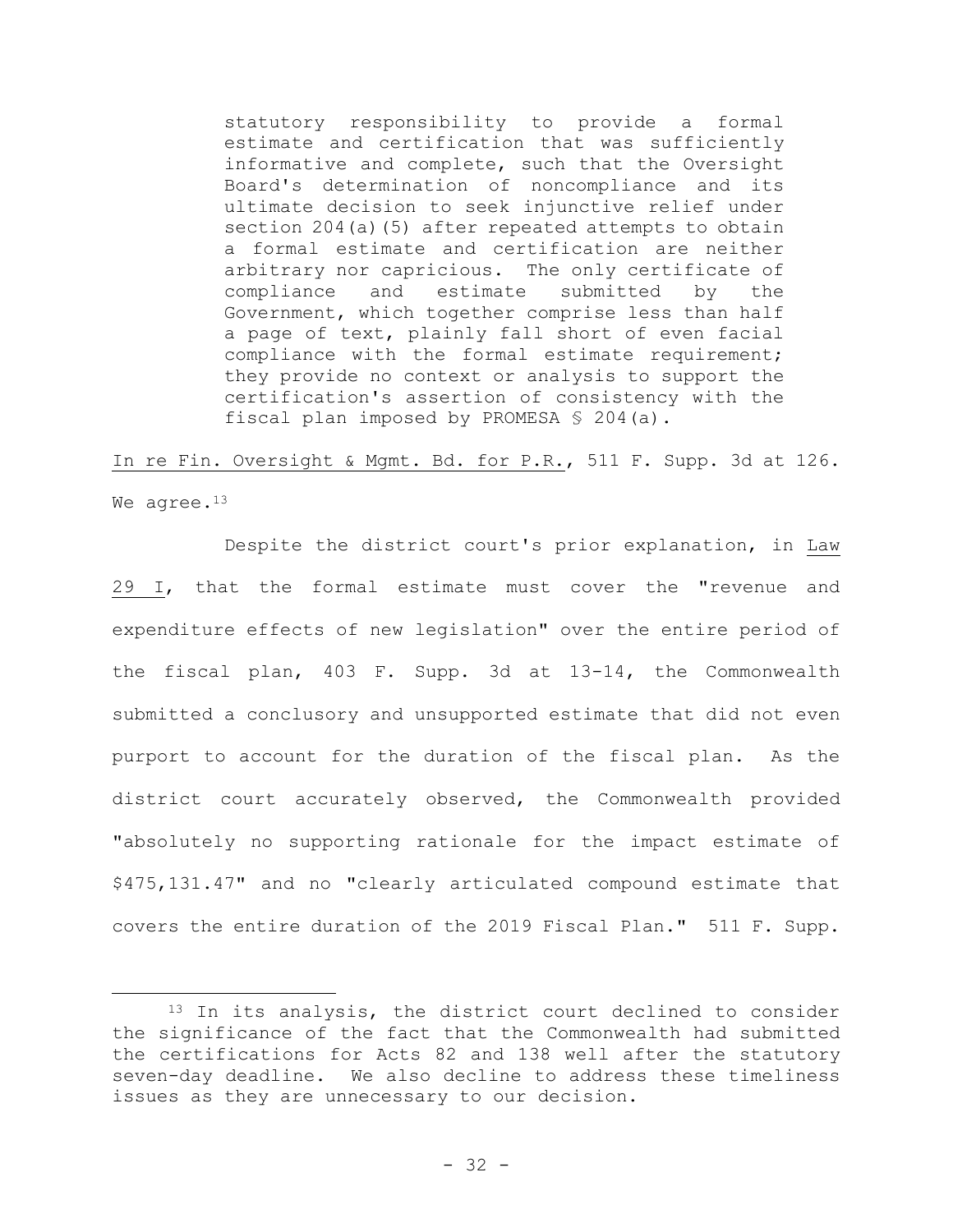3d at 126. Nor did the Commonwealth take the "several opportunities" provided by the Board "to cure the perceived deficiencies and provide some sort of substantiation." Id. at 127. To the contrary, when the Board reasonably requested information about "the financial assumptions on which the law[] appear[s] to be based," pursuant to its authority under section 204(a)(4), the Commonwealth stonewalled. And then, having stonewalled, the Commonwealth cut off the exchange and took the Board to court. It was entirely reasonable for the Board to ask the court to enjoin implementation of the law, consistent with section 204(a), given that the Commonwealth had refused to comply with its obligations under that section.

On appeal, the Commonwealth emphasizes the Board's requests in the pre-litigation correspondence that it consider whether Act 82 would jeopardize the receipt of federal funds.<sup>14</sup> But the district court did not "reach whether the Board's request for such analysis was arbitrary and capricious . . . because the

<sup>&</sup>lt;sup>14</sup> In its correspondence with the Board regarding Act 82, the Commonwealth repeatedly took issue with the Board's requests that it consider whether Act 82 would jeopardize the receipt of federal funds. The Oversight Board consistently maintained in its correspondence with the Commonwealth that it "was not asking for a preemption analysis" but rather "an analysis of the [Acts] to determine whether any provisions jeopardize the grant of federal funds to the Puerto Rico Department of Health."Because we need not consider the preemption issue, we do not determine whether this distinction drawn by the Board is a distinction with a difference for purposes of the statutory review process under section 204(a).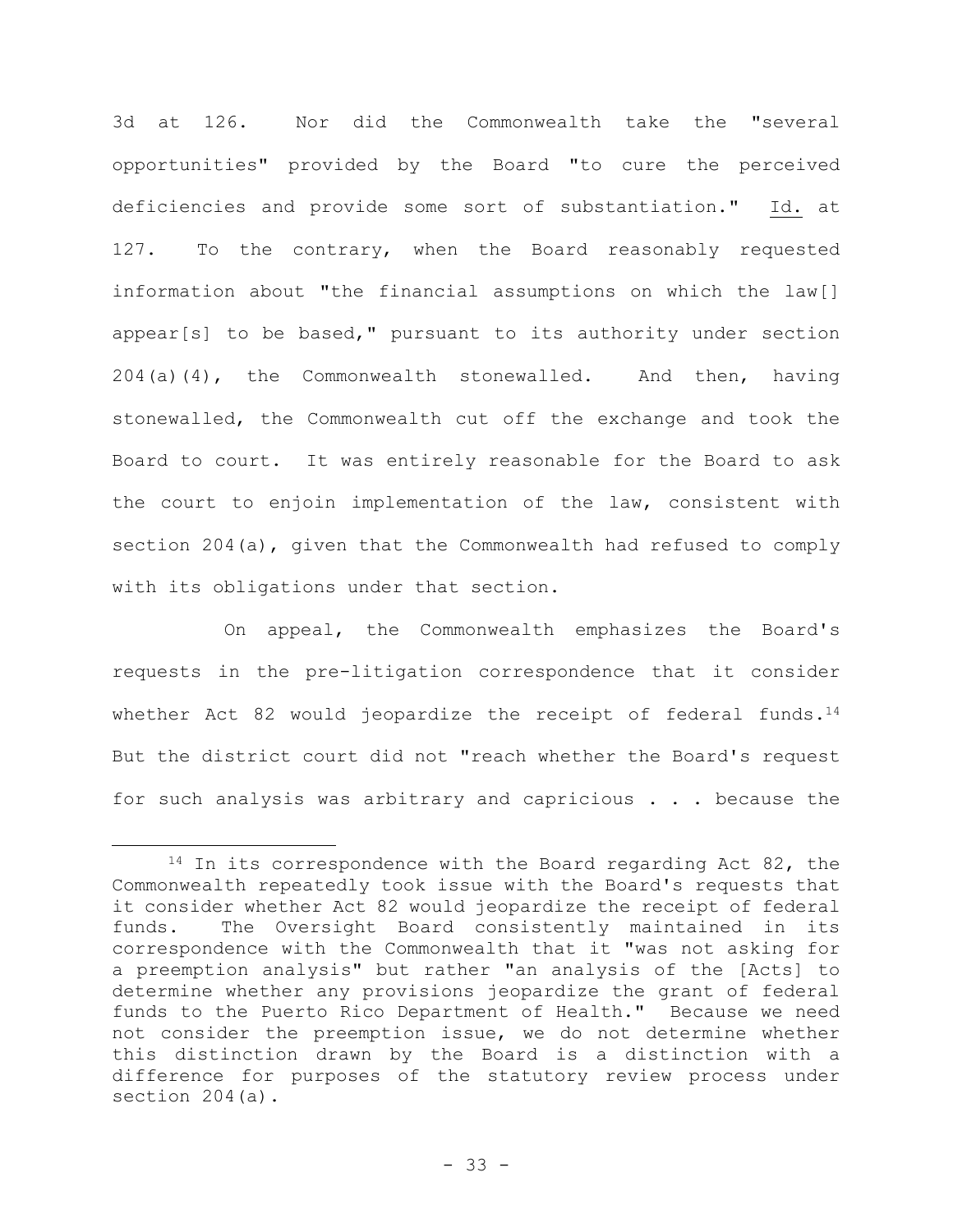Government's section 204(a) noncompliance is already patent" from its refusal to respond to the Board's other questions about Act 82's fiscal impact. In re Fin. Oversight & Mgmt. Bd. for P.R., 511 F. Supp. 3d at 126 n.20. We again agree that it is unnecessary to consider whether the Commonwealth had to, as part of the "formal estimate," account for Act 82's impact on the receipt of federal funds. Even putting this request aside, the Board made reasonable requests for the Commonwealth to support its estimate and the Commonwealth plainly did not comply.

The Commonwealth attempts to rewrite the record by suggesting that the Board's entire objection to the estimate and certification was based on the federal funds issue and the Board's reference to "the Health Insurance Administration's recent testimony at [a] public hearing that [Act 82] would increase the Government's health plan budget by \$27 million." While we acknowledge that the Board did repeatedly press the federal funds issue, a fair reading of the record demonstrates that the Board expressed a broader concern that the Commonwealth's conclusory "approximate impact" estimate was insufficiently supported. It is simply not evident from the record that the Board based its objections solely on the federal funds issue, or on the purportedly conflicting testimony.

Finally, the district court did not abuse its discretion in denying the Commonwealth's request to defer summary judgment

- 34 -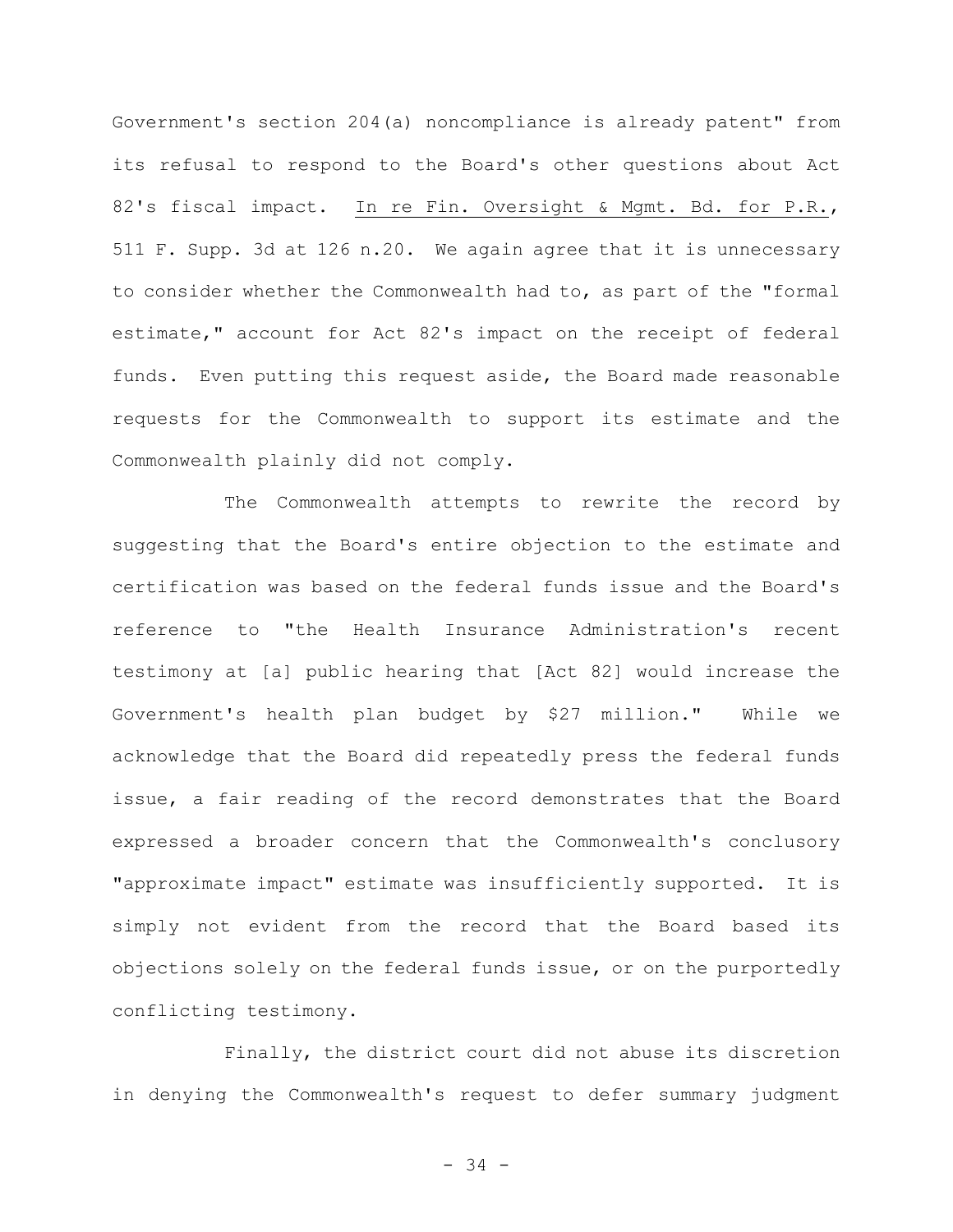pending further discovery. See In re PHC, Inc. S'holder Litig., 762 F.3d 138, 142-43 (1st Cir. 2014) (explaining that we review the district court's denial of a Rule 56(d) motion for abuse of discretion). Other than a speculative suggestion that further discovery would have somehow undermined the Board's bases for questioning the Act's fiscal impact, the Commonwealth has not pointed to any type of information that would be germane to its claims and to which it did not already have access.

# **B. Act 138**

As with Act 82, the district court ruled for the Board on the basis of its contention that the Commonwealth had failed to comply with its obligation under section 204(a). We again agree with the district court's analysis. For Act 138, the Commonwealth submitted a conclusory statement claiming "no impact on expenditures and revenues." The Board reasonably requested that the Commonwealth supply some analysis or data to back up that assertion, but the Commonwealth refused to do so. Again, the Board's determination that the conclusory and entirely unsubstantiated "no impact" statement did not constitute the required "formal estimate" was entirely reasonable. The Board was justified in directing the Commonwealth to address how the Act would impact expenditures and revenues. And it was justified in determining that, by not submitting a formal estimate or addressing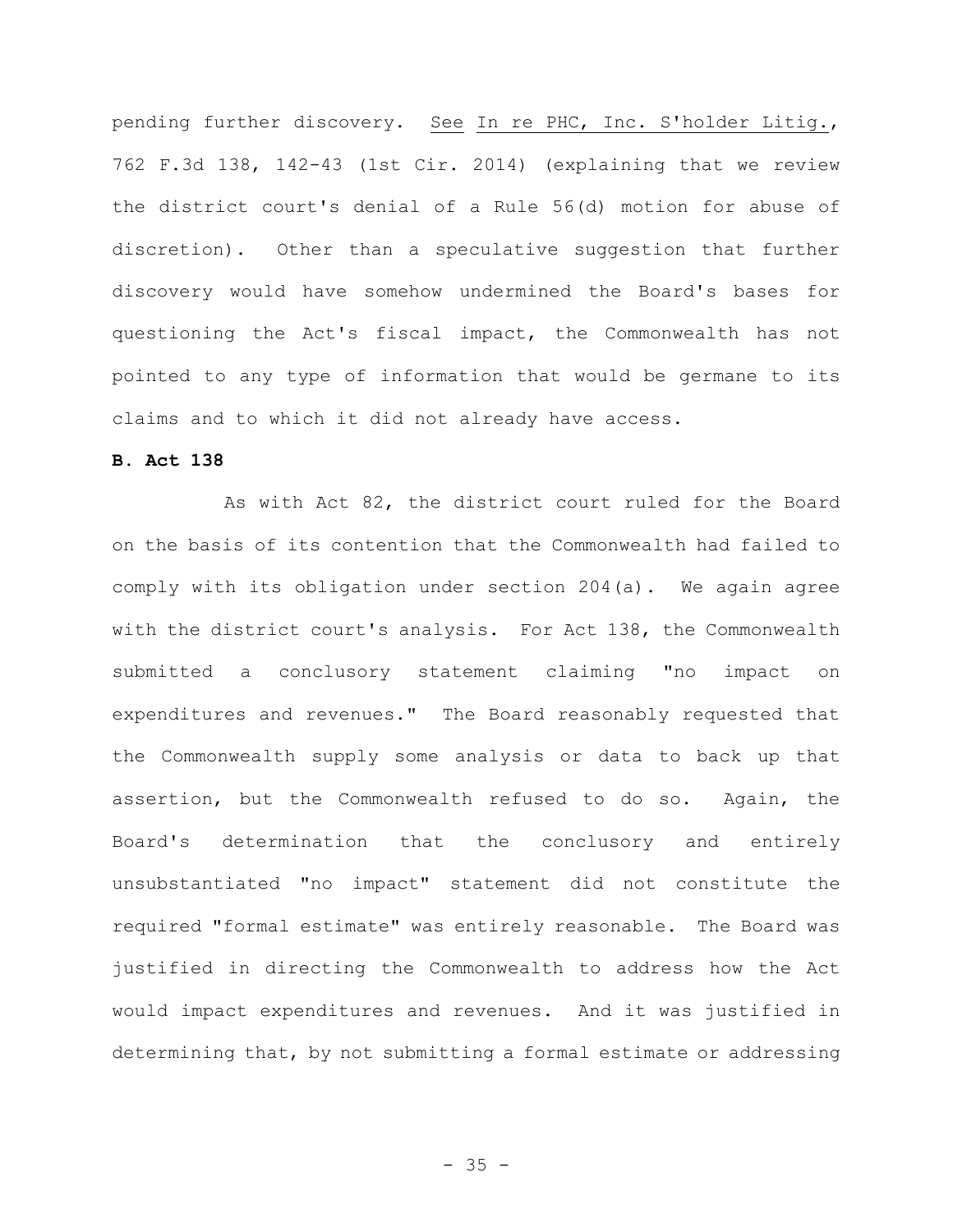the Board's specific questions, the Commonwealth had failed to comply with its obligations under section  $204$  (a).<sup>15</sup>

Finally, for the same reasons we expressed in relation to Act 82, we reject the Commonwealth's contention that the district court abused its discretion by proceeding to rule on the summary judgment motions without further discovery.<sup>16</sup>

# **C. Act 176**

The district court concluded that the Board had reasonably determined, pursuant to its authority under section 108(a)(2), that implementing Act 176 would "impair or defeat" PROMESA's purposes.<sup>17</sup>In re Fin. Oversight & Mgmt. Bd. for P.R., 511 F. Supp. 3d at 133.In so concluding, the district court

<sup>&</sup>lt;sup>15</sup> Regarding Act 138 and Act 47, which is discussed further below, we are cognizant of Puerto Rico's important efforts to attract and retain doctors and other medical professionals. We encourage the Commonwealth to focus on providing robust documentation regarding these efforts as it continues to develop incentives for medical professionals to practice on the island.

 $16$  We again need not address the "federal funds" issue because, setting that topic of inquiry aside, the Board's requests for more analysis by the Commonwealth were reasonable, and the Commonwealth's responses were patently noncompliant.

<sup>&</sup>lt;sup>17</sup> Before the district court, the Board argued both that  $(1)$ the Commonwealth had failed to meet its obligations under section 204(a) to submit proper estimates and certifications for the four laws; and (2) the four laws in their substantive effect would "impair or defeat the purposes of" PROMESA. The district court based its ruling on the first ground with respect to Acts 82 and 138 and, as explained below, on the second ground with respect to Acts 176 and 47. On appeal, the Board does not raise the first ground as an alternative basis for affirming the district court as to Acts 176 and 47.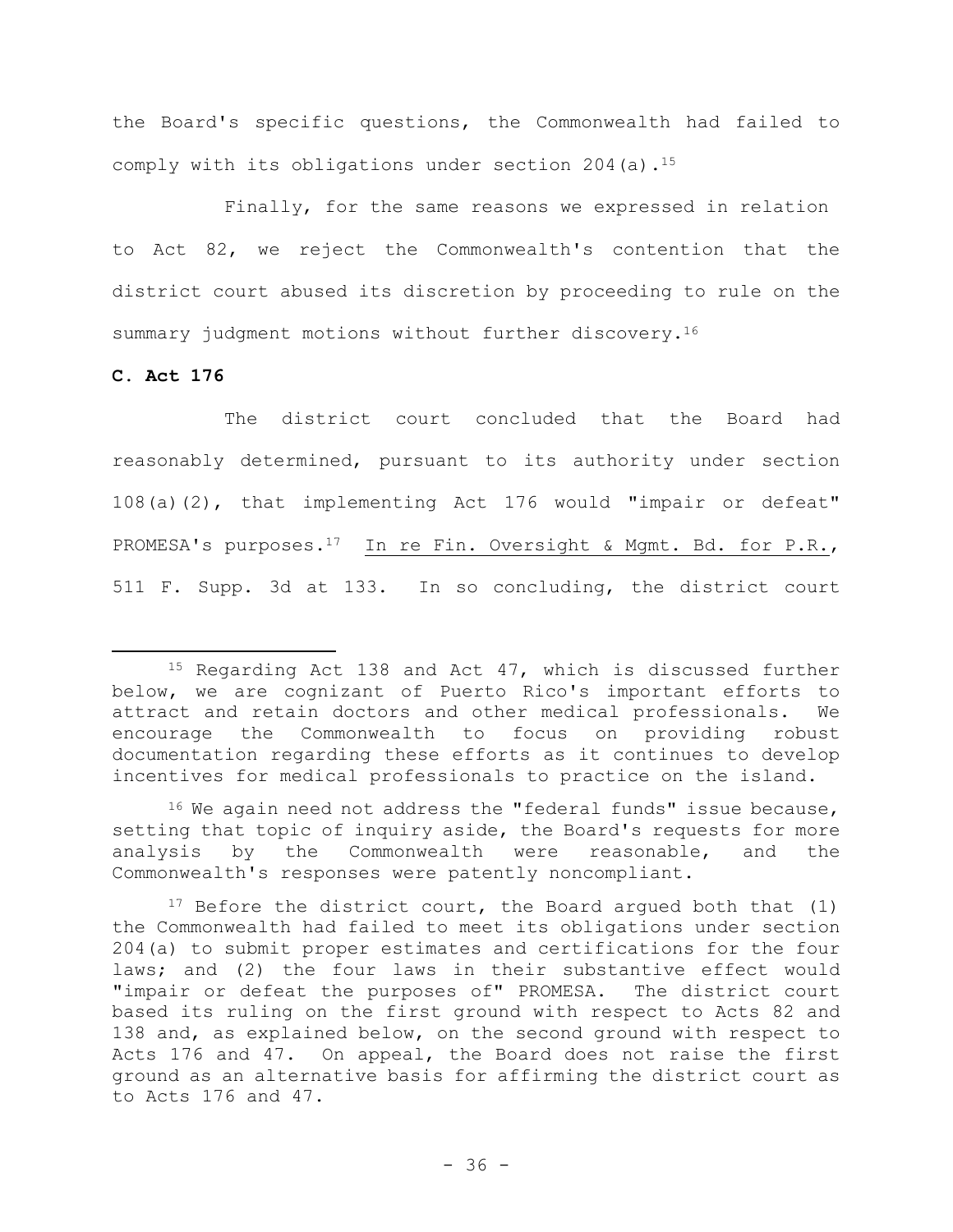endorsed the Board's stated concern that the law would negatively affect expenditures through decreased worker productivity: "Common sense and basic principles of economics dictate that, by allowing sick days and vacation days to accrue more quickly, without reducing pay levels, Act 176 affects expenditures by increasing the price the Government pays for labor -- causing the Government to pay the same amount of money to each person for fewer days worked." Id. at 132. The district court further noted that the Commonwealth's recourse to the provision requiring each agency to institute plans governing their employees' taking of vacation days did not adequately address the Board's concern.

We agree with both points. The Board reasonably determined that Act 176 would decrease worker productivity - resulting in the Commonwealth essentially paying higher labor costs to provide services -- and the Commonwealth did not refute this determination. It was thus reasonable for the Board to determine that the Act would impair implementation of the fiscal plan and PROMESA's purpose of securing the Commonwealth's fiscal solvency.<sup>18</sup>

<sup>18</sup> The Commonwealth urges us to determine the precise meaning of "significantly," as in when a law is "significantly inconsistent with the Fiscal Plan for the fiscal year". Id.  $\frac{1}{5}$  2144(a)(1)-(2) (emphasis added). It contends that a law can only "impair or defeat the purposes of" PROMESA if it is "significantly inconsistent" with the fiscal plan, and that the purported inconsistency between the fiscal plan and Act 176 cannot be deemed "significant." We need not determine the precise meaning of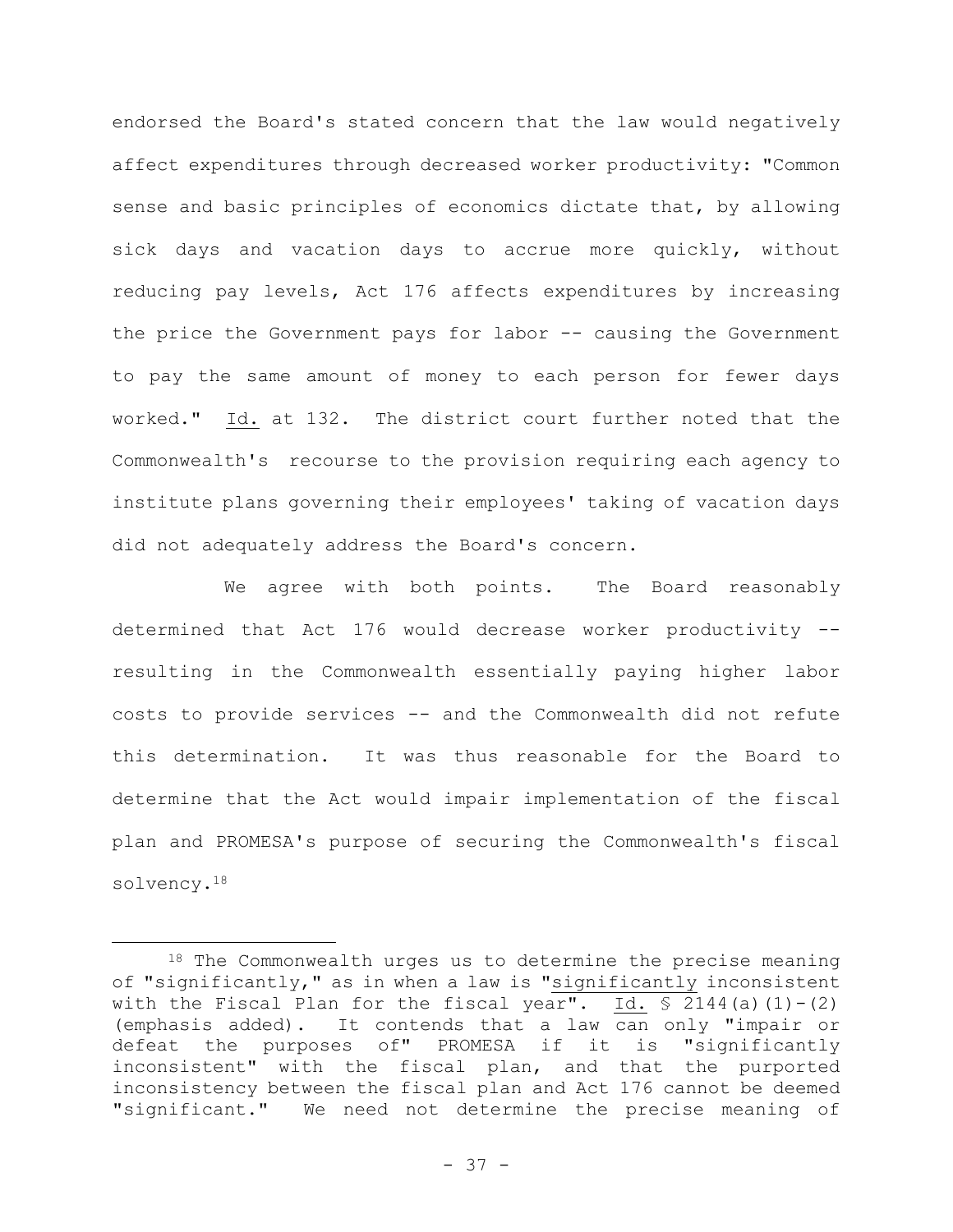The district court also based its decision on the Board's contention that Act 176 conflicts with the fiscal plan's goal of "right-siz[ing] the workforce to the population size" and ensuring that agencies "deliver services in as efficient a manner as possible." Id. at 132. The Commonwealth contends that these rationales were never articulated by the Board during the prelitigation correspondence. We agree that these rationales were first articulated during the litigation and were more than mere elaborations on the Board's stated concern about worker productivity. In the future in such a situation, the district court, mindful of traditional administrative law principles, should consider whether it is appropriate to accept a new rationale in support of the Board's position. Here, however, we are not troubled by the district court's consideration of the new rationales. As we have explained, although it would have been a better practice for the Board to have clearly articulated these rationales in its correspondence with the Commonwealth, it was not inappropriate for the Board to supplement its reasons for challenging the laws during the litigation, given the Commonwealth's abrupt termination of the section 204(a) process by taking the Board to court.

<sup>&</sup>quot;significantly." Whatever its precise meaning, Act 176, with its sizable projected impacts on expenditures, can reasonably be deemed "significantly inconsistent" with the fiscal plan.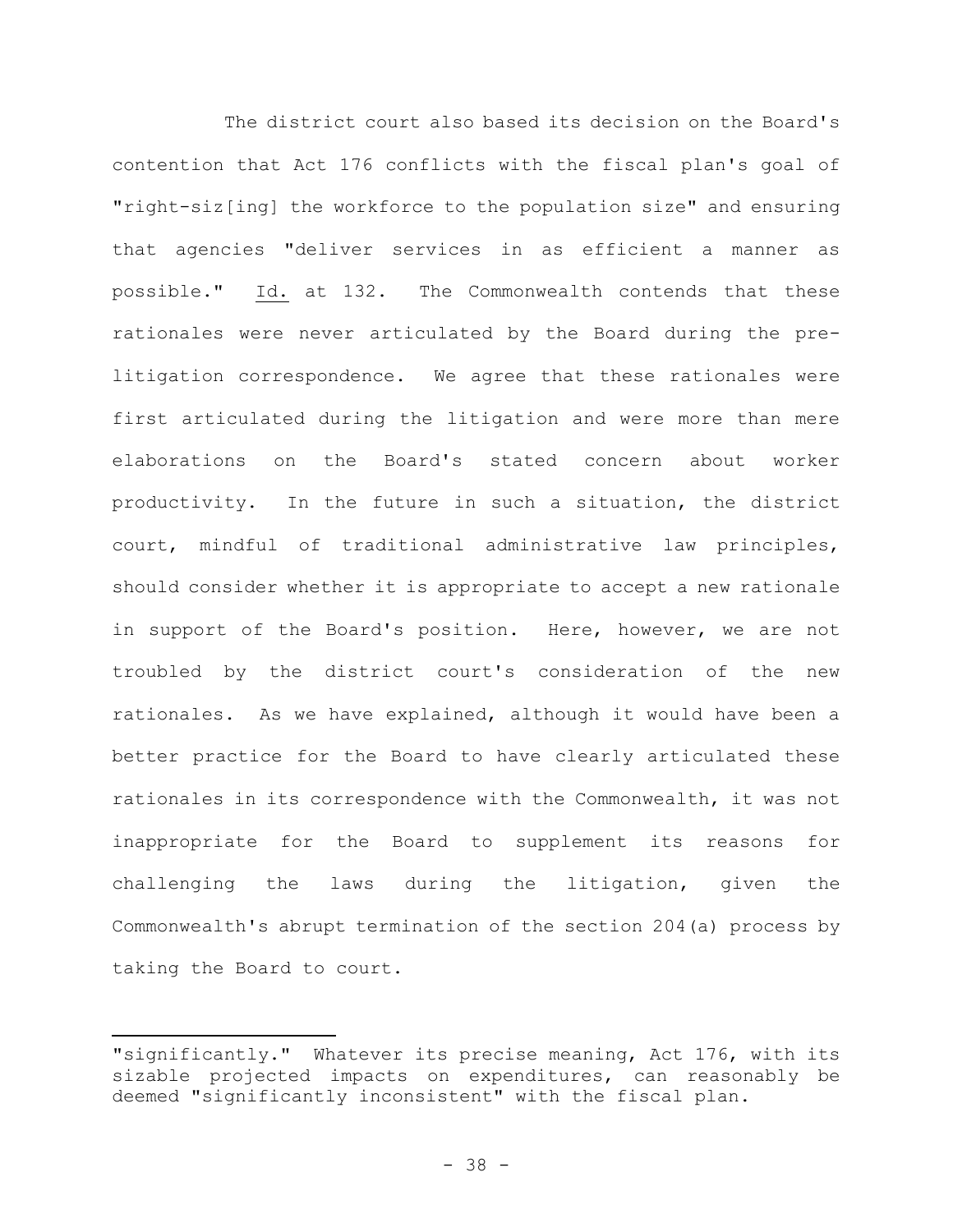# **D. Act 47**

Lastly, the district court ruled in the Board's favor regarding Act 47, "[b]ased on [the Board's] determination that the loss of tens of millions of dollars" from the expansion of tax incentives "would defeat or impair PROMESA's purposes, which was communicated to the Government in the course of correspondence concerning section 204(a)." Id. at 136. The district court explained that "[t]he fact that Act 47 has the undisputed potential to reduce revenues by about \$200 million over five years by creating tax incentives with no offsets to make it revenue neutral renders its implementation a flagrant and significant deviation from" the fiscal plan's principle of "revenue neutrality." Id. at 137. We again agree with the district court. Simply put, it was reasonable for the Board to determine that a law that could reduce revenues by up to \$200 million with no corresponding offsets would "impair or defeat the purposes of" PROMESA.

The Commonwealth makes much of the fact that, in its pre-litigation correspondence, the Board did not specifically cite section 14.3.3, the provision regarding "revenue neutrality" in the 2019 fiscal plan.<sup>19</sup> But the Board expressly stated in its

<sup>&</sup>lt;sup>19</sup> The principle of revenue neutrality for tax measures, which is also in the 2020 Fiscal Plan, see 2020 Fiscal Plan at 218, provides that "any tax reform or tax law initiatives that the Government undertakes must be revenue neutral, that is, all tax reductions must be accompanied by offsetting revenue measures of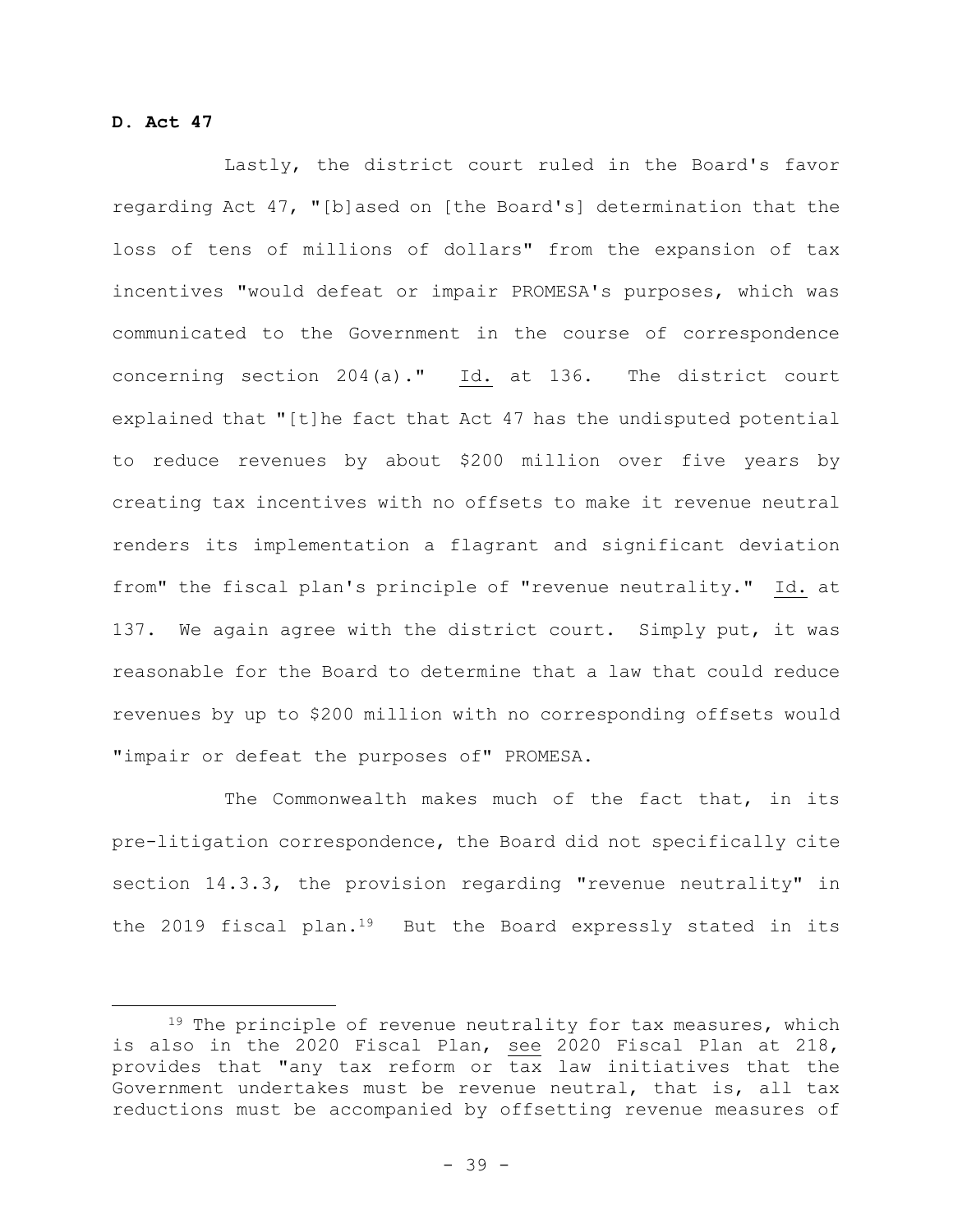letter regarding Act 47 that "it [is] difficult to understand how the Act, which the Government itself estimates will reduce revenue by tens of millions of dollars per year, without any corresponding cut in spending or proposal to increase revenues from other sources, can be anything other than significantly inconsistent with the certified Fiscal Plan." Given this description of revenue neutrality in all but name and the reference to the fiscal plan, we cannot conclude that the Commonwealth was unaware of the Board's revenue neutrality-based objection before the litigation. In other words, the revenue-neutrality issue was not truly raised for the first time during litigation and we are not troubled by the district court's consideration of this rationale.<sup>20</sup> We conclude, then, for the same reasons articulated by the district court, that the Board reasonably determined that Act 47 would "impair or defeat the purposes of" PROMESA.<sup>21</sup>

a sufficient amount identified in the enabling legislation," 2019 Fiscal Plan at 124.

 $20$  Because we think it plain that a law that reduces revenues by up to \$200 million with no offsetting measures is "significantly inconsistent" with the fiscal plan and would "impair or defeat the purposes of" PROMESA, we need not, and do not, opine as to whether the Board could seek to enjoin any law that technically violates revenue neutrality, no matter how minimal the revenue reduction.

 $21$  The Commonwealth argues, in one paragraph of its brief, that the Oversight Board had a responsibility to "explain its change of position" because "[b]efore Act 47's passage, the Board's Municipal Affairs and Legislative Review Director had assured the Governor's Legislative Affairs Adviser that the Board had 'no issue' with Act 47." Even assuming this argument was preserved and is sufficiently developed before us, the Commonwealth has not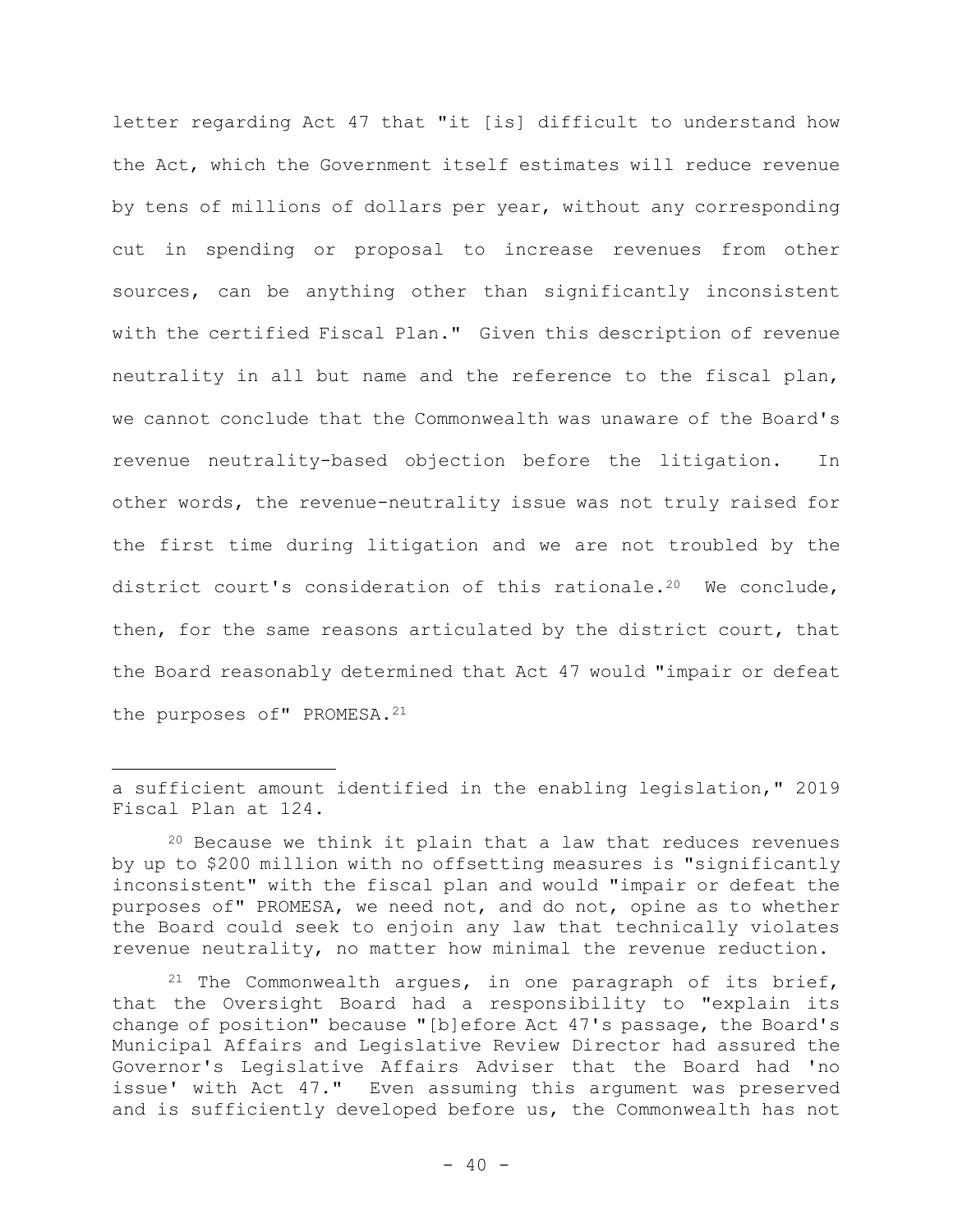In summary, then, in the case of all four laws, we conclude that the Board did not act arbitrarily and capriciously in exercising its authority under PROMESA. To the contrary, the Board reasonably determined that the Commonwealth had either not met its obligations under section 204(a) to provide a "formal estimate" and certification (Acts 82 and 138), or that the laws would "impair or defeat the purposes of" PROMESA (Acts 176 and 47). The procedures and obligations contemplated by section 204(a) are not procedure for procedure's sake. Rather, they serve the critical purpose of allowing the Board to determine that the legislation at issue adheres to the fiscal plan and will not impair PROMESA's purpose of restoring Puerto Rico to fiscal stability. We therefore affirm the district court's judgment with respect to all four laws.<sup>22</sup>

demonstrated that this preliminary "assurance" from one official to another was sufficiently formal such that the Board's later position was indeed an "abrupt about face" meriting explanation. Cf. FCC v. Fox Television Stations, Inc., 556 U.S. 502, 515 (2009) (noting that an agency usually must provide some recognition of, and explanation for, a change in agency policy).

<sup>22</sup> The Commonwealth also argues that the Oversight Board violated a norm of administrative law by not "treating like cases alike" when it objected to Acts 82, 138, and 176. Even if we were to accept the application of this "norm" to the Board's actions, it is not clear to us that this argument was raised before the district court, and we would therefore deem it waived. To the extent the argument was preserved, it is fatally underdeveloped. See United States v. Zannino, 895 F.2d 1, 17 (1st Cir. 1990) ("[I]ssues adverted to in a perfunctory manner, unaccompanied by some effort at developed argumentation, are deemed waived."). The